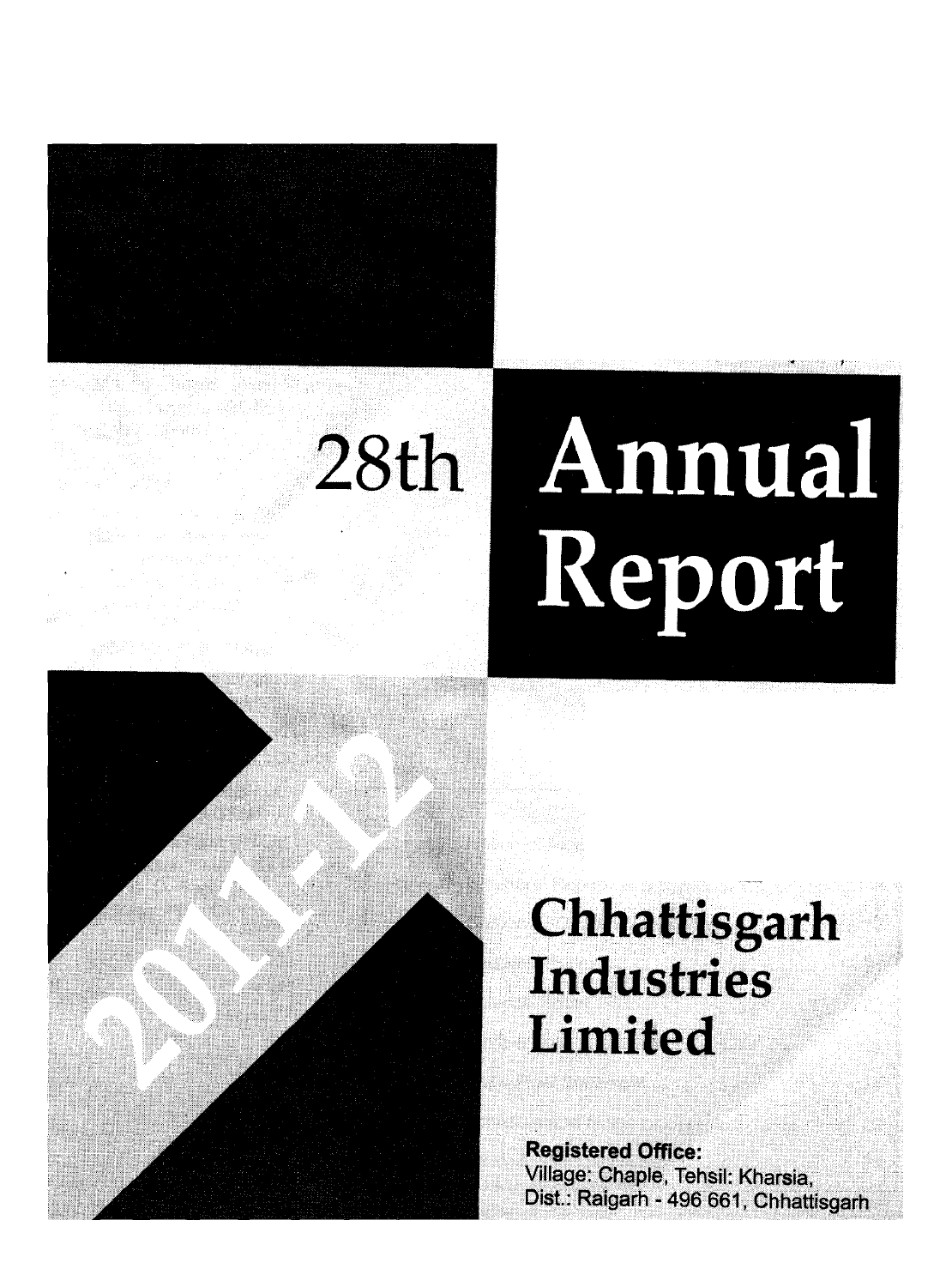$\overline{I}$ 

#### **BOARD OF DIRECTORS**

Mr. Keshav Goyal Mr. Ashish Goyal Mr. Ram Bharos Jha

#### **BANKERS**

Dena Bank Allahabad Bank

#### **REGISTERED OFFICE**

Village Chaple, Teshil Kharsia, Dist: Raigarh: 496 661 **Chhattisgarh** 

#### **AUDITORS**

M/S C.S. Sarda & Co. Chartered Accountants 412, Shantiniketan BIdg, 8, Camac Street, Kolkata - 700 071.

#### **CORPORATE OFFICE**

7/A, 2Nd Floor, 27/33, Beaumoonchambers, N.M. Road, Fort, Mumbai - 400 001.

#### **REGISTRAR AND TRANSFER AGENT**

ABS Consultant (P) Ltd 9, Stephen House, 6<sup>th</sup> Floor, 4,B. B. D. Bag (E), Kolkata: 700 001

|                             | Page No.  |
|-----------------------------|-----------|
|                             | $2 - 4$   |
|                             | $5-8$     |
| Corporate Governance Report | $10 - 17$ |
|                             | 18-21     |
|                             | 22        |
| Profit & Loss Account       | 23        |
|                             | 24        |
|                             | 25-29     |
|                             | 31        |
|                             |           |

*Executive Director Executive Director* Non-Executive Director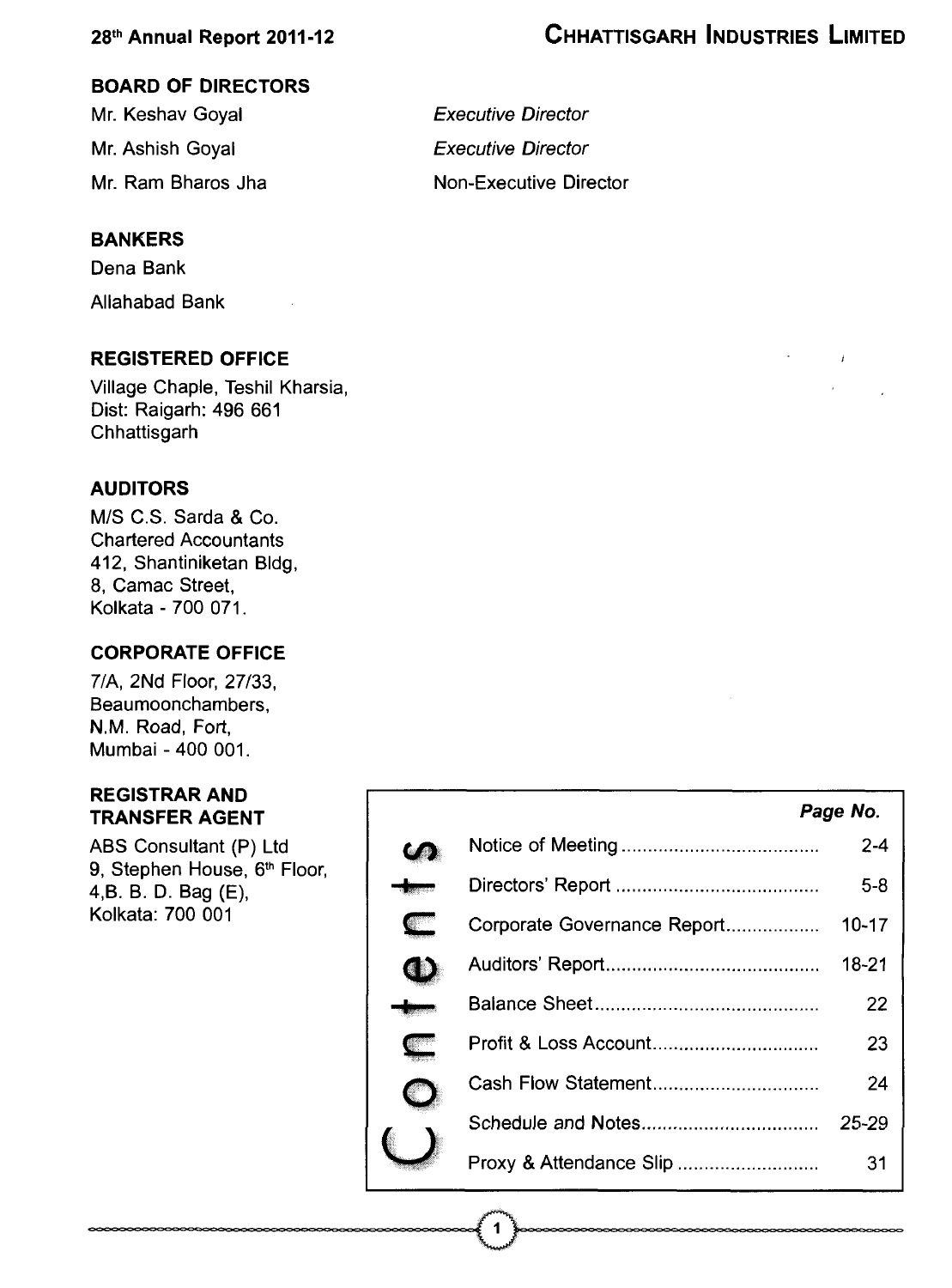#### **NOTICE**

NOTICE IS HEREBY GIVEN THAT THE 28TH ANNUAL GENERAL MEETING OF THE MEMBERS OF CHHATTISGARH INDUSTRIES LIMITED WILL BE HELD ON THURSDAY, SEPTEMBER 27, 2012 AT 5:00 P.M. AT THE REGISTERED OFFICE OF THE COMPANY AT VILLAGE CHAPLE, TESHIL KHARSIA DISTRICT RAIGARH, CHHATTISGARH - 496 661 TO TRANSACT THE FOLLOWING BUSINESS;

#### **ORDINARY BUSINESS:**

- 1. To receive, consider *and* adopt the Audited Balance Sheet as on March 31, 2012 and Profit and Loss Account for the year ended on that date and the Reports of the Directors and Auditors thereon.
- 2. To appoint a director in place of Mr. Ashish Goyal, who retires by rotation and being eligible, offers himself for re-appointment.
- 3. To consider and if thought fit, pass the following resolution as an **Ordinary Resolution:**

**"RESOLVED THAT** since the existing auditors having expressed their unwillingness to continue to be the auditors ofthe Company, M/s. U K Rathi & Co., Chartered Accountants, pursuant to the provisions of Section 224 (6)(a) of the Companies Act, 1956, be and are hereby appointed as the Statutory Auditors of the Company w.e.f. September 27, 2012, to hold the office for a term until the conclusion of the next Annual General Meeting and that their remuneration be decided by the Board subject to the approval of the shareholders of the Company.

**"FURTHER RESOLVED THAT** any of the Directors of the Company be and is hereby authorized to intimate M/s. U K Rathi & Co. of their appointment as the Auditors of the Company and to decide their remuneration in the best interest of the Company."

#### **SPECIAL BUSINESS;**

4. To consider and if thought fit, pass the following resolution with or without modification as an Ordinary Resolution:

**"RESOLVED THAT** Mr. Ram Bharos Jha, earlier appointed as an Additional Director on the board in terms of Section 260 of the Companies Act, 1956 and liable to vacate his office at the date of ensuing Annual General Meeting, and have offered himself for the appointment of the same, be and is hereby appointed as a non executive director on the Board."

5. To consider and, if thought fit, to pass, with or without modification(s), the following resolution as a Special Resolution:

**"RESOLVED** that in pursuant to provisions of section 146 of the Companies Act, 1956 and any of the applicable provisions of the Companies Act if any, and pursuant to the specified clauses of Memorandum and Article of Association, the Company be and is hereby authorised to change the registered office of the Company w.e.f. September 29, 2012;

**From:**

**Village Chaple, Teshil Kharsia District Raigarh, Chhattisgarh - 496 661 (Current Address)**

**To:**

#### **Near Balaji Tansport** *Company, 0pp.* **Amarnath Dharmkanta Hirapur, Ring Road No- 2, Raipur, Chhattisgarh - 492 099 (Proposed Address)**

**"FURTHER RESOLVED** that Mr. Ashish Goyal, Director ofthe Company be and is hereby authorised to furnish and / or file such necessary forms, papers and documents with the Registrar of Companies and do all such act and things as may be considered necessary incidental and ancillary for the above mentioned purpose."

6. To consider and, if thought fit, to pass, with or without modification(s), the following resolution as an Ordinary Resolution:

**"RESOLVED THAT** pursuant to the provisions of Section 293(1 )(a) and other applicable provisions of the Companies Act, 1956 (including any amendment thereto or re-enactment thereof) the Company may proceed to dispose off and sell its fixed assets subject to necessary approvals as may be required in this regard from appropriate authorities and subject to such terms and subject to the approval of shareholders, consent of the Company be and is hereby accorded to Board of Directors.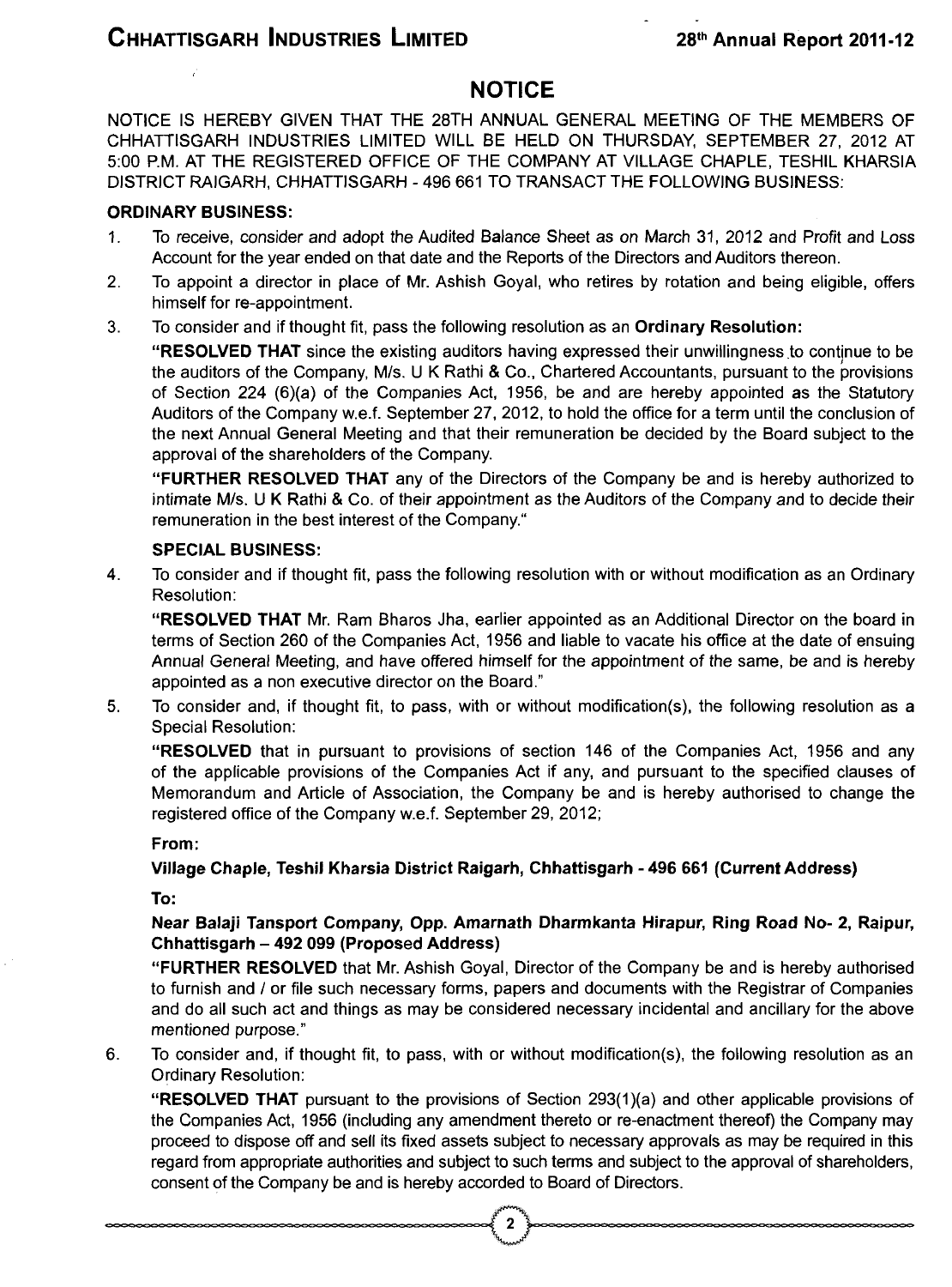**"RESOLVED FURTHER THAT** the Board be and is hereby authorized to do all such acts, deeds and things and to sign all such documents and writings as may be necessary, expedient and incidental thereto to give effect to this resolution and for matter connected therewith or incidental thereto."

7. To consider and if thought fit, to pass with or without modification, the following as an Ordinary resolution:

**"RESOLVED THAT** the consent of the Company be and is hereby granted, in accordance with Section 293 (1)(d) and all other applicable provisions, if any, of the Companies Act,1956 and the Article of Association of the Company, to the Board of Directors of the Company, to borrow any sum or sums of money from time to time at their discretion, for the purpose of the business of the Company, which together with monies already borrowed by the Company, (apart from temporary loans obtained from the Company's Bankers in the ordinary course of business) may exceed at any time, the aggregate of the paid-up capital of the Company and its free reserves (that is to say, reserves, not set apart for any specific purpose) by a sum not exceeding ? 50 crores (Rupees Fifty Crores Cniy), and that tipe Board of Directors be and is hereby empowered and authorized to arrange or fix the terms and condition or all such monies to be borrowed from time to time as to interest repayment, security or otherwise as it may think fit."

Raigarh III anns an t-Iomraidh anns an t-Iomraidh anns an t-Iomraidh anns an t-Iomraidh an t-Iomraidh an t-Iomr

By Order of the Board August 25, 2012 **KESHAV GOYAL** *Director*

#### **NOTES:**

- **1. A MEMBER ENTITLED TO ATTEND AND VOTE AT THE MEETING, IS ENTITLED TO APPOINT A PROXY TO ATTEND AND ON A POLL TO VOTE INSTEAD OF HIMSELF AT THE MEETING. A PROXY NEED NOT BE A MEMBER. A PROXY IN ORDER TO BE EFFECTIVE MUST BE RECEIVED BY THE COMPANY AT ITS REGISTERED OFFICE NOT LESS THAN 48 HOURS BEFORE THE MEETING.**
- 2. The instrument(s) appointing the proxy, if any, shali be deposited at the Registered Office of the company at Village Chaple, Teshil Kharsia, Dist: Raigarh: 496 661, Chhattisgarh.
- 3. An explanatory statement pursuant to Section 173(2) of the Companies Act, 1956, reiating to the Special Business to be transacted at the Annual General Meeting is attached.
- 4. The Register of, Members and the Share Transfer Books of the company will remain closed Saturday, September 22, 2012 to Thursday, September 27, 2012 (both days inclusive).
- 5. Members (Those holding shares in the physical form only) are requested to inform the changes, if any, in their registered address to the company's Share Transfer Agent.
- 6. For the convenience of the Members, an Attendance Slip is annexed to the Proxy Form. Members are requested to affix their signature at the space provided and fill up the particulars and hand over the attendance slip at the place of the Meeting.
- 7. Members desiring any information on the Accounts are requested to write to the Company at least one week before the meeting so as to enable the Management to keep the information ready and replies will be provided at the meeting.
- 8. The Ministry of Corporate Affairs has taken a "Green Initiative in the Corporate Governance" by allowing paperless compliances by the companies and has issued circulars stating that service of notice/documents including Annual Report can be sent by e-mail to its members. To support this green initiative of the Government in full measure, members who have not registered their e-mail addresses, so far, are requested to register their e-mail addresses. In respect of electronic holdings, with the Depository through their concerned Depository Participants and members who hold shares in physical form are requested to register the same with our RTA, ABS Consultant (P) Limited.

By Order of the Board

Raigarh III anns an t-Iomraidh anns an t-Iomraidh anns an t-Iomraidh anns an t-Iomraidh an t-Iomraidh an t-Iomr August 25, 2012 **KESHAV GOYAL**

*Director*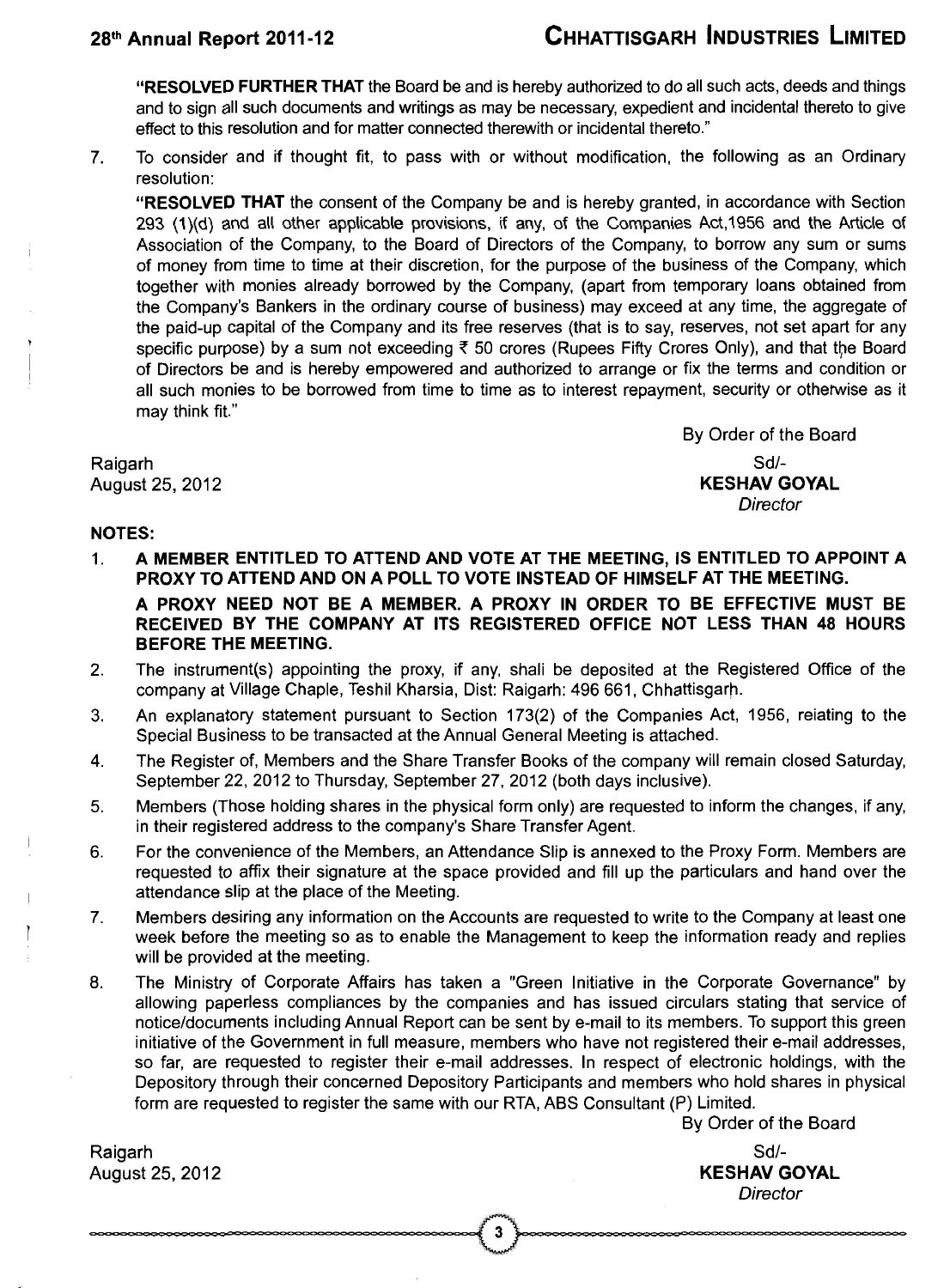#### **EXPLANATORY STATEMENT PURSUANT TO SECTION 173 (2) OF COMPANIES ACT, 1956**

#### **Item No 3:**

The existing statutory auditor of the company has expressed his inability to continue as the auditor of the company and accordingly a casual vacancy has been caused in the office of the statutory auditor of the company, due to his resignation.

As per provisions of the companies act, 1956, any casual vacancy in the office of auditor of a company due to resignation of the outgoing auditor is required to be filled in by the company in general meeting.

Accordingly the company had approached M/S. U K Rathi & Co., Chartered Accountant, Kolkata for being appointed as the auditor of the company till the conclusion of the forthcoming AGM. Partners of the firm, has given his consent for accepting the office and has also issued a certificate to the effect that, his appointment if made shall be within the statutory limits provided as per the provisions of the act.

The Board of Directors recommends the proposed resolution for your approval. '

None of the directors of the Company are in any way concern or interested in the resolution.

#### **Item No. 4:**

The *company had* appointed Mr. *Ram* Bharos Jha *as an* additional director *on* the board w.e.f. February 14, 2012. However as per provisions of the act, an additional director is liable to vacate his office on the date of annual general meeting.

Mr. Ram Bharos Jha has given his consent for being appointed as an non executive director on the board. A brief bio-data of Mr. Ram Jha would be placed before the shareholders and thereby are requested to consider his appointment and pass the said resolution as an ordinary resolution.

The Board of Directors recommends the proposed resolution for your approval.

None of fhe directors except Mr. Ram Bharos Jha being the proposed appointee have personal interest in the said resolution.

#### **Item No. 5:**

The registered office of the company is currently located at village Chaple, Teshil Kharsia District Raigarh, Chhattisgarh-496661 which is at the rural area of the town thereby making it difficult for the management of the company to travel. In order to help the management save their time in getting to work the board of directors propose to shift the registered office of the company to near Balaji Tansport Company, 0pp. Amarnath Dharmkanta Hirapur, Ring Road No- 2, Raipur- 492 099, Chhattisgarh.

The Board of Directors recommends the proposed resolution for your approval.

None of the directors are concerned or interested in the proposed resolution.

#### **Item No. 6:**

The Company may proceed to sell any of its fixed assets which according to the management has no value on date and is a mere scrap. The necessary disclosures of the fixed assets which would be disposed off to the shareholders in the general meeting.

The Board of Directors recommends the proposed resolution for your approval.

None of the directors are concerned or interested in the proposed resolution.

#### **Item No. 7**

The Company is in the process of executing its proposed expansion and therefore would require additional funds for the successful execution of the same. .The company may seek finance from Banks and other financial institutions in order to meet its funds requirements. The amount of the expected term loan and/ or working capital loans may exceed its paid-up share capital and free reserves.

The Board of Directors recommends the proposed resolution for your approval.

None of the directors of the Company are in any way concern or interested in the resolution.

By Order of the Board August 25, 2012 **KESHAV GOYAL** *Director*

Raigarh III anns an t-Iad anns an t-Iad anns an t-Iad anns an t-Iad anns an t-Iad anns an t-Iad anns an t-Iad a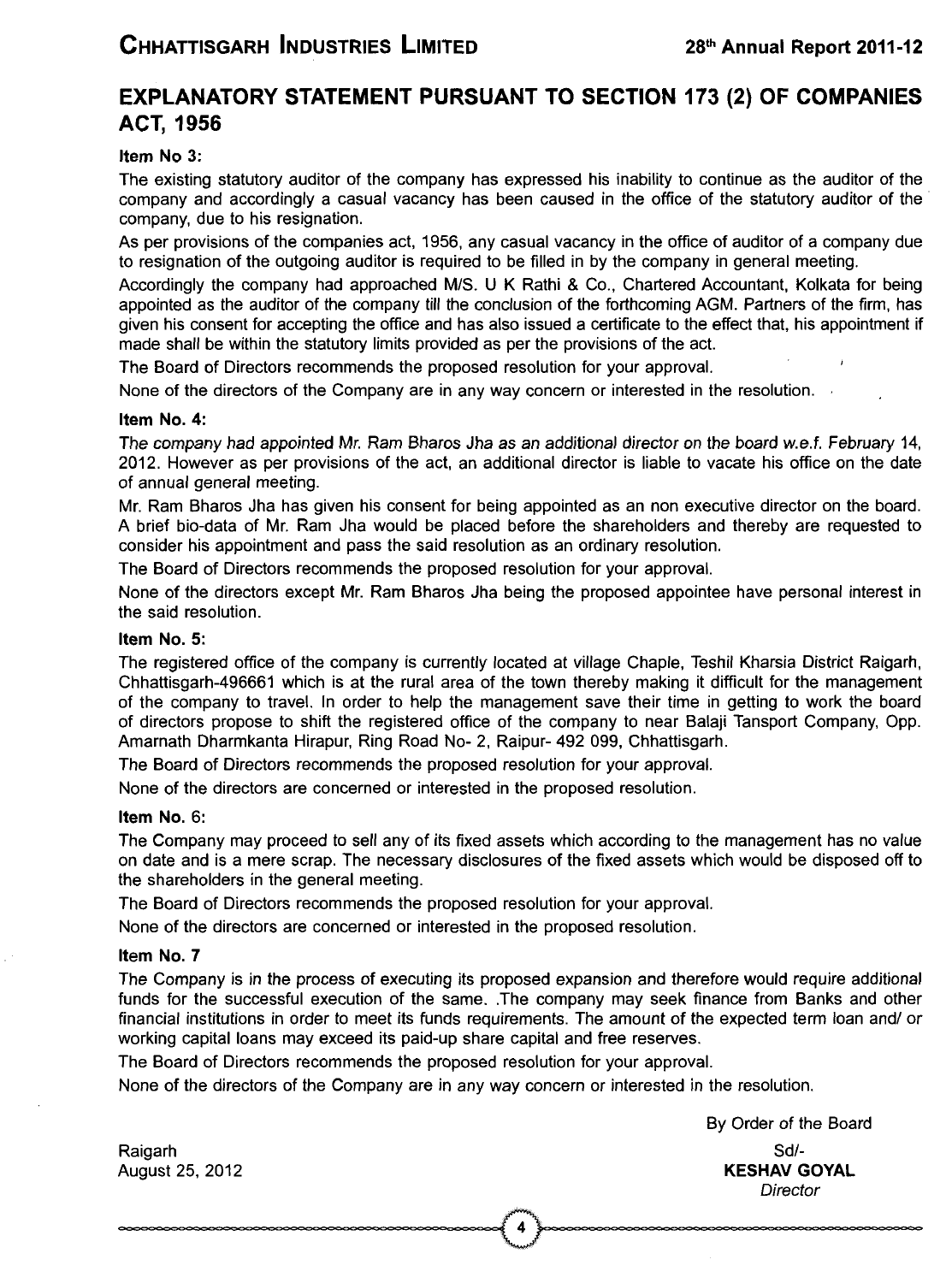#### **DIRECTORS' REPORT**

To,

#### The Members of **Chhattisgarh Industries Limited**

Your Directors have pleasure in presenting the 28th Annual Report with the Audited Accounts of the Company for the year ended March 31, 2012.

#### **Financiai Results**

The financial Results are briefly indicated below:

| <b>PARTICULARS</b>           | <b>YEAR ENDED</b> |                             |  |
|------------------------------|-------------------|-----------------------------|--|
|                              | 31st March 2012   | 31 <sup>st</sup> March 2011 |  |
| Sales and Other Income       |                   | 60,751,238                  |  |
| <b>Total Expenditure</b>     | 2,081,276         | 81,153,795                  |  |
| Profit before Tax            | (2,081,276)       | (20, 402, 557)              |  |
| Profit/(Loss) for the period | (2,081,276)       | (20, 402, 557)              |  |

#### **OPERATIONS**

During the year under review, the Company has incurred cash loss of  $\bar{\tau}$  20.81 lacs during the year and has accumulated loss of  $\bar{\tau}$  676.97 lacs at the end of the financial year.

However, the Company will continue to be responsive to changes in market dynamics and consumer behaviour and other key factors influencing the business, and will formulate its strategies accordingly.

#### **DIVIDEND**

With a view to build resources for future needs and in the absence of profits, Directors regret their inability to recommend any dividend for the financial year under review.

#### **DIRECTORS**

During the year following changes were made in the Board of the Company

Mr. Ashish Goyal, Director of the Company retires by rotation and being eligible, offers himself for re-appointment.

Mr.Manoj Kumar Ganguly, (Whole-Time Director of the Company) has resigned w.e.f. 27/07/2011.

Mr. Arihant Jain has resigned w.e.f. 14/02/2012 who was appointed as an Independent Director of the Company.

Mr. Ram Bharos Jha has been appointed as an Additional Director w.e.f February 14, 2012

#### **DE-LISTING & REDUCTION OF CAPITAL**

The Company has initiated necessary filings for de-listing its equity shares from the Calcutta Stock Exchange and for Reduction of its Capital based on the approval received from its shareholders during the last Annual General Meeting held for the financial year 2010-11.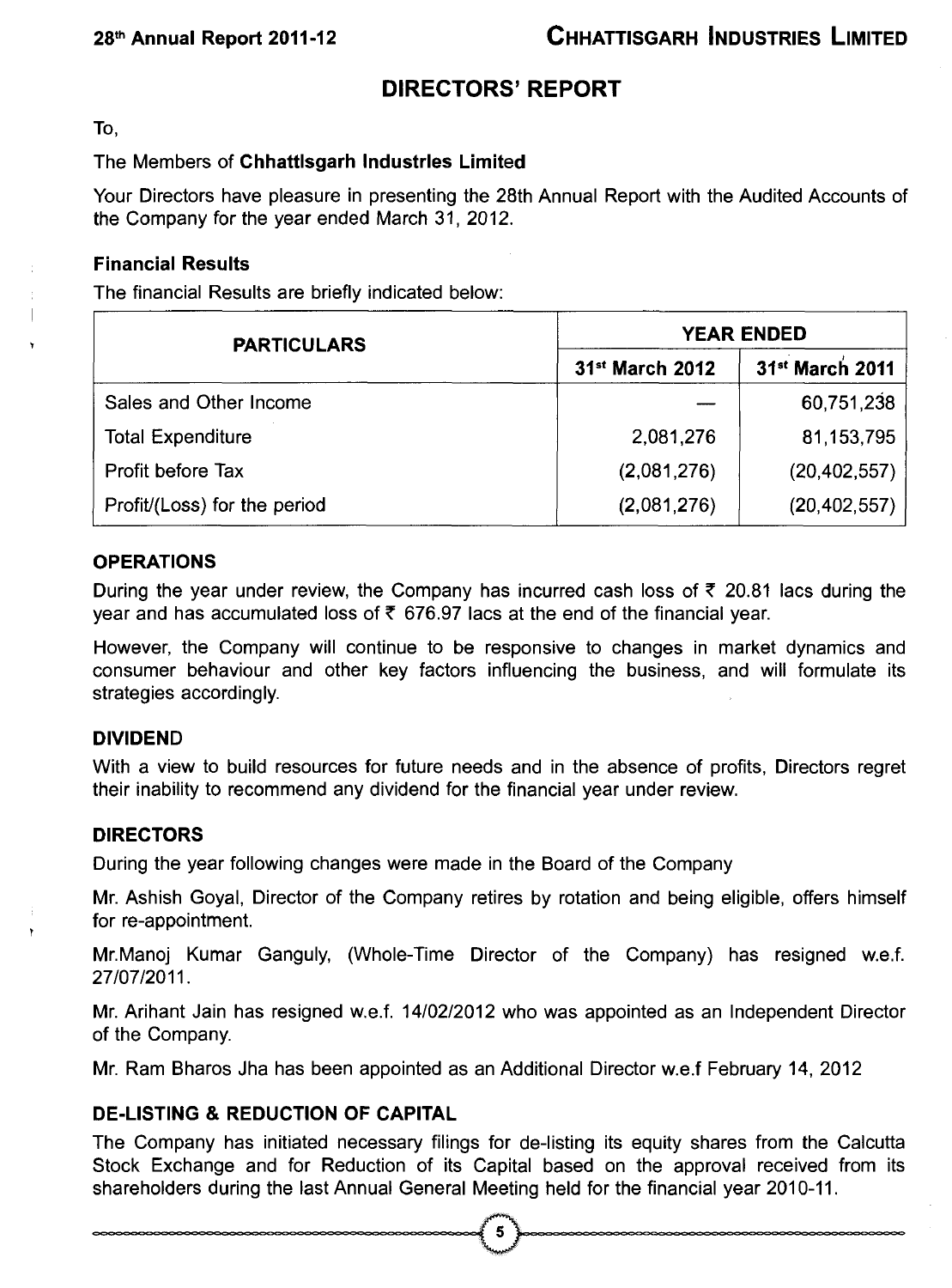#### **DIRECTORS' RESPONSIBILITY STATEMENT**

Pursuant to Section 217 (2AA) of the Companies Act, 1956 the Board of Directors hereby confirms:

- i. That in the preparation of the Annual Accounts, the applicable accounting standards have been followed along with proper explanation relating to material departures.
- ii. That the Directors had selected such accounting policies and applied them consistently and made judgments and estimates that are reasonable and prudent so as to give a true and fair view of the state of affairs of the company at the end of the financial year and of the Profits of the Company for that period.
- iii. That the Directors have taken proper and sufficient care for the maintenances of adequate accounting records in accordance with the provisions of this Act for safeguarding the assets of the Company and for preventing and detecting fraud and other irregularities.
- iv. That the Directors have prepared the Annual accounts on a going concern basis.

#### **CONVERSATION OF ENERGY, TECHNOLOGY ABSORPTION AND FOREIGN EXCHANGE EARNINGS AND OUTGO:**

The particulars relating to Conversation of Energy, Technology absorption and foreign exchange earnings and outgo are not applicable to the company. However, efforts are being made to conserve and optimize the use of energy wherever possible. During the year under review, your Company has neither earned nor spent any foreign exchange.

#### **DEMATERIALIZATION OF EQUITY SHARES;**

The Company's equity shares are available for trading in the Depository systems of both the National Securities Depository Limited (NSDL) and the Central Depository Services (India) Limited. The International Security Identification Number (ISIN) allotted by NSDL and CDSL to Chhattisgarh Industries Limited is INE473C01017 for the equity shares of your Company.

| <b>Particulars</b>    | <b>No. of Shares</b> |
|-----------------------|----------------------|
| <b>NSDL Folios</b>    | 2,562,873 Shares     |
| <b>CDSL Folios</b>    | 2,674,117 Shares     |
| <b>Physical Folio</b> | 2,252,410 Shares     |
| <b>TOTAL</b>          | 7,489,400 Shares     |

The Status of the Shares of the Company as on March 31, 2012 are as follows:

#### **CORPORATE GOVERNANCE**

Your Company is not having adequate Board Composition inspite of which Board of Directors have made their best efforts in compliance of the Listing Agreement and such other provisions of the Acts applicable to the Company in its day to day business affairs and its governing.. Separate Reports on the Corporate Governance and Management Discussion & Analysis are included in the Annual Report and Certificate dated August 25, 2012 of the Auditors of your Company confirming the compliance of conditions of Corporate Governance is also annexed thereto.

#### **PARTICULARS OF EMPLOYEES**

There was no employee in respect of whom information is required to be given pursuant to Section 217 (2A) of the Companies Act, 1956 read with the Companies (Particulars of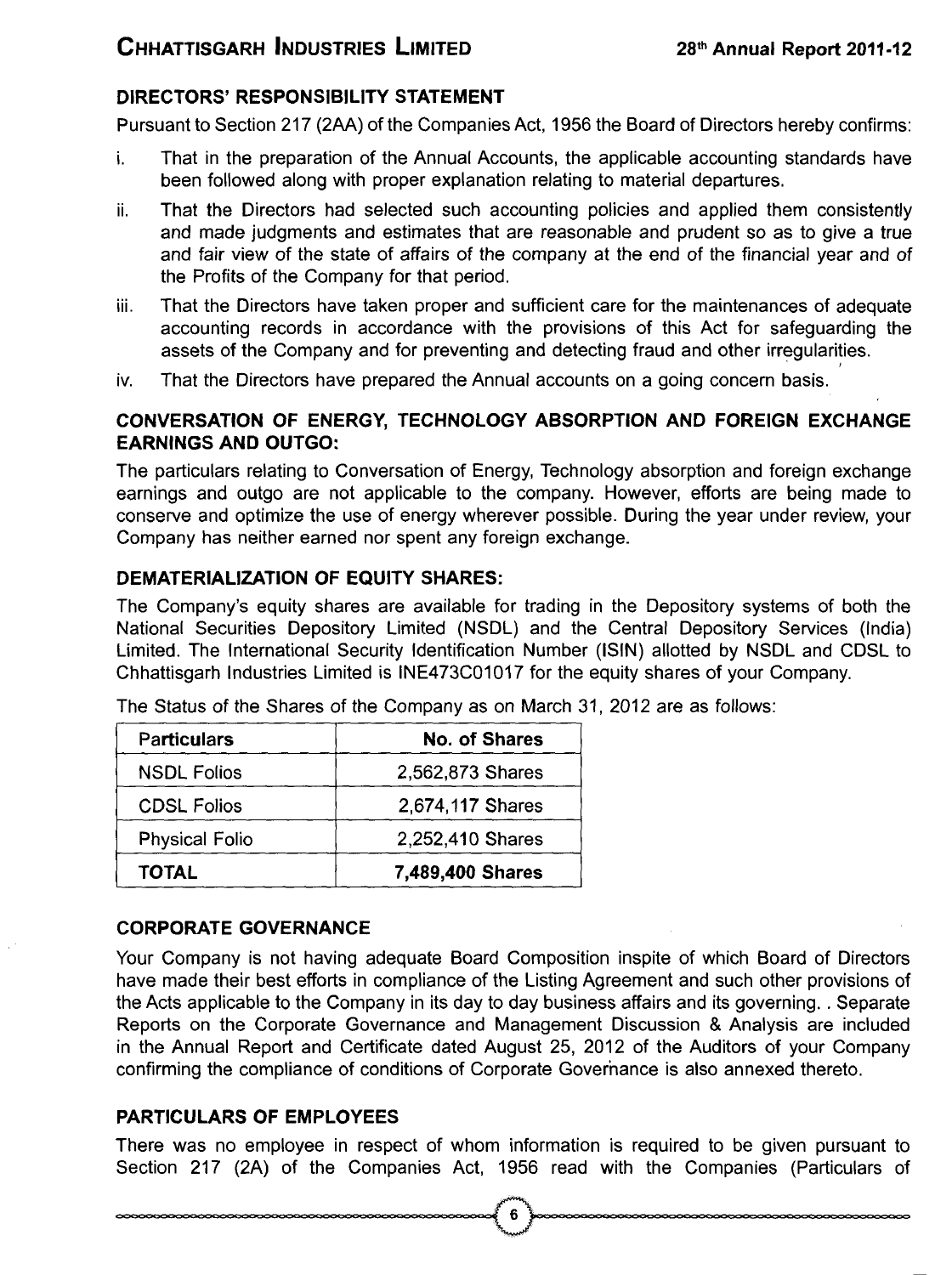Employees) Amendment Rules, 1999 as amended up-to-date.

#### **AUDITORS**

M/s C. S. Sarda & Co., Chartered Accountants, the Statutory Auditors of the Company, retires at the ensuring Annual General Meeting of the Company. They have expressed their inability for the reappointment as a Statutory Auditors of the Company at the ensuring Annual General Meeting of the Company because of pre-occupation. Board has proposed the name of M/s U. K. Rathi &Co., for the appointment as a Statutory Auditor of the Company, for the approval of the Shareholders of the Company at the Annual General Meeting of the Company, in place of retiring Auditor M/s C. S. Sarda & Co.

#### **AUDITOR REPORT**

The Auditors' Report to the shareholders did not contain any adverse or qualification remarks.

#### **INDUSTRIAL RELATIONS**

During the year under review, your company has cordial and harmonious industrial relations at all levels of the Organization.

#### **STOCK EXCHANGE**

The Company's securities are listed at Calcutta Stock Exchange Limited and Bombay Stock Exchange Limited. Since trading in equity shares of the Company on the Calcutta Stock Exchange Ltd. is negligible, Board considers it fit to delist shares from Calcutta Stock Exchange. Further, considering the expansion of the BSE and its extensive network and terminals across the country, it is not advisable & continues to Calcutta Stock Exchange. Besides, BSE having nationwide terminals provide adequate opportunity to shareholders to trade in Company's shares. The delisting will take effect only after all approvals, sanctions and permission has been received.

#### **PUBLIC DEPOSITS**

During the year under review, your Company has not accepted any Fixed Deposits from public within the meaning of the provisions of the Section 58A of the Companies Act, 1956 and the Rules made thereunder.

#### **APPRECIATION:**

Your Directors place on record their deep appreciation for the continued, support and cooperation extended to the Company by the Banks, various departments and agencies of Central and State Government and other agencies.

Your Directors thank our esteemed shareholders for your continued support.

Your Directors place on record their appreciation of the dedication and commitment of your Company's employees and look forward to their support in the future as well.

By Order of the Board

August 25, 2012 **KESHAV GOYAL** *Director*

Raigarh III anns an t-Iad anns an t-Iad anns an t-Iad anns an t-Iad anns an t-Iad anns an t-Iad anns an t-Iad a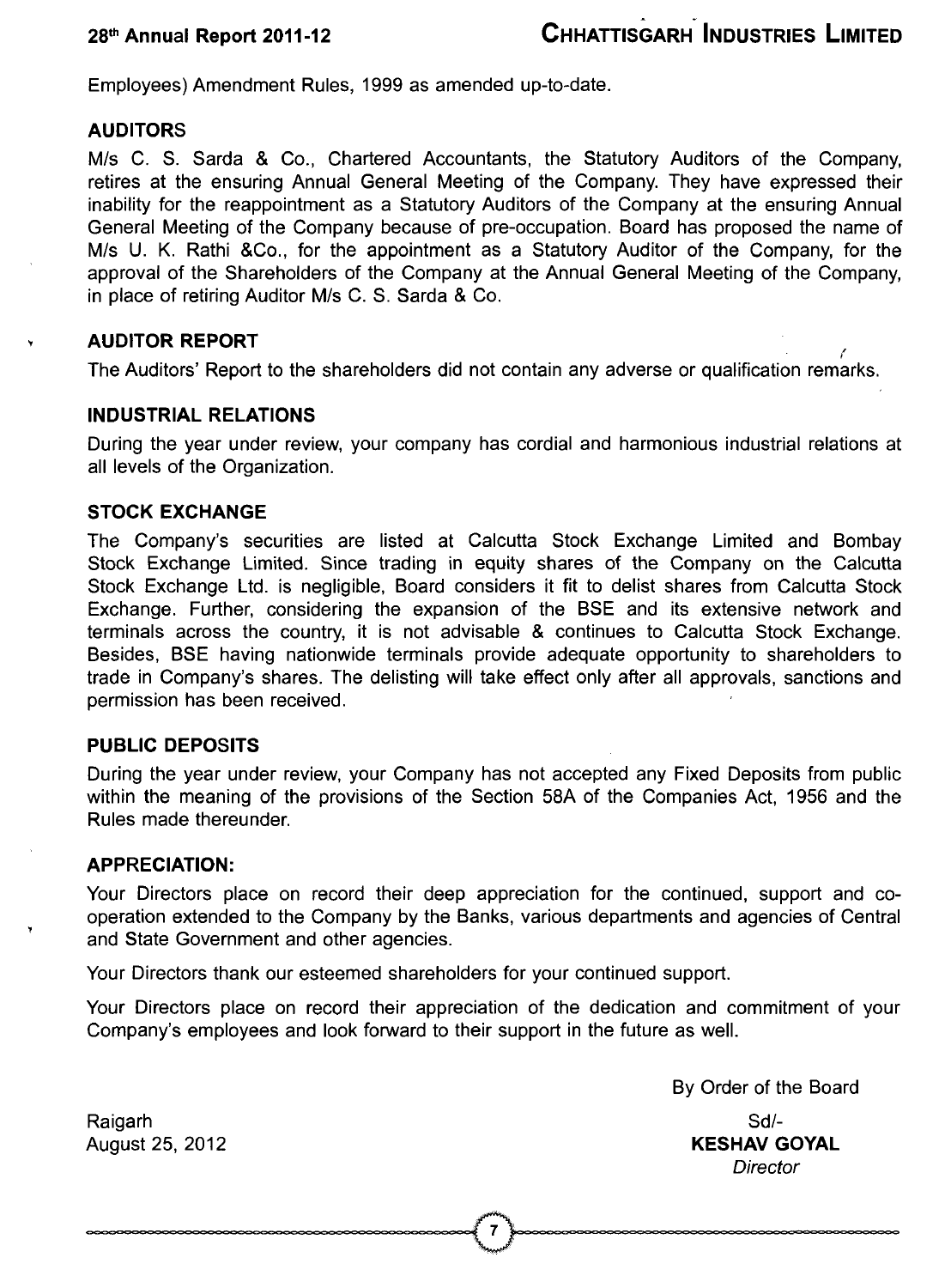#### **ANNEXURE TO DIRECTORS REPORT**

#### **INFORMATION REQUIRED UNDER THE COMPANIES (DISCLOSURE OF PARTICULARS IN THE REPORT OF THE BOARD OF DIRECTORS) RULES, 1988**

Particulars with respect to Conservation of Energy, Technology Absorption as per section 217(1) (e) of the Companies Act, 1956 read with Company's (Disclosure of particulars in the Board of Directors) Rule, 1988 for the year ended 31st March 2012-are annexed to this report.

#### **CONSERVATION OF ENERGY, RESEARCH & DEVELOPMENT, TECHNOLOGY ABSORPTION & FOREIGN EXCHANGE EARNINGS AND OUTGO**

#### **A. CONSERVATION OF ENERGY**

The operations of the company are not energy intensive. However wherever possible the company strives to curtail the consumption of energy on continued basis. Further company has absorbed latest technology which is helpful in conserving energy.

#### **B. TECHNOLOGY ABSORPTION, ADAPTATION AND INNOVATION**

The Company over the years through its experience has developed modified and adopted unique technique of stamping of LAM Coke which increases the efficiency of Coke.

#### **FOREIGN EXCHANGE EARNINGS AND OUTGO**

Foreign exchange earnings and outgo during the year 2011-2012 are as under.

| <b>PARTICULARS</b>        | 2010-11    | 2011-12 |  |
|---------------------------|------------|---------|--|
| Foreign Exchange Earnings | <b>NIL</b> | NIL     |  |
| Foreign Exchange Outgo    | <b>NIL</b> | NII     |  |

Raigarh August 25, 2012 By Order of the Board

Sd/- **KESHAV GOYAL** *Director*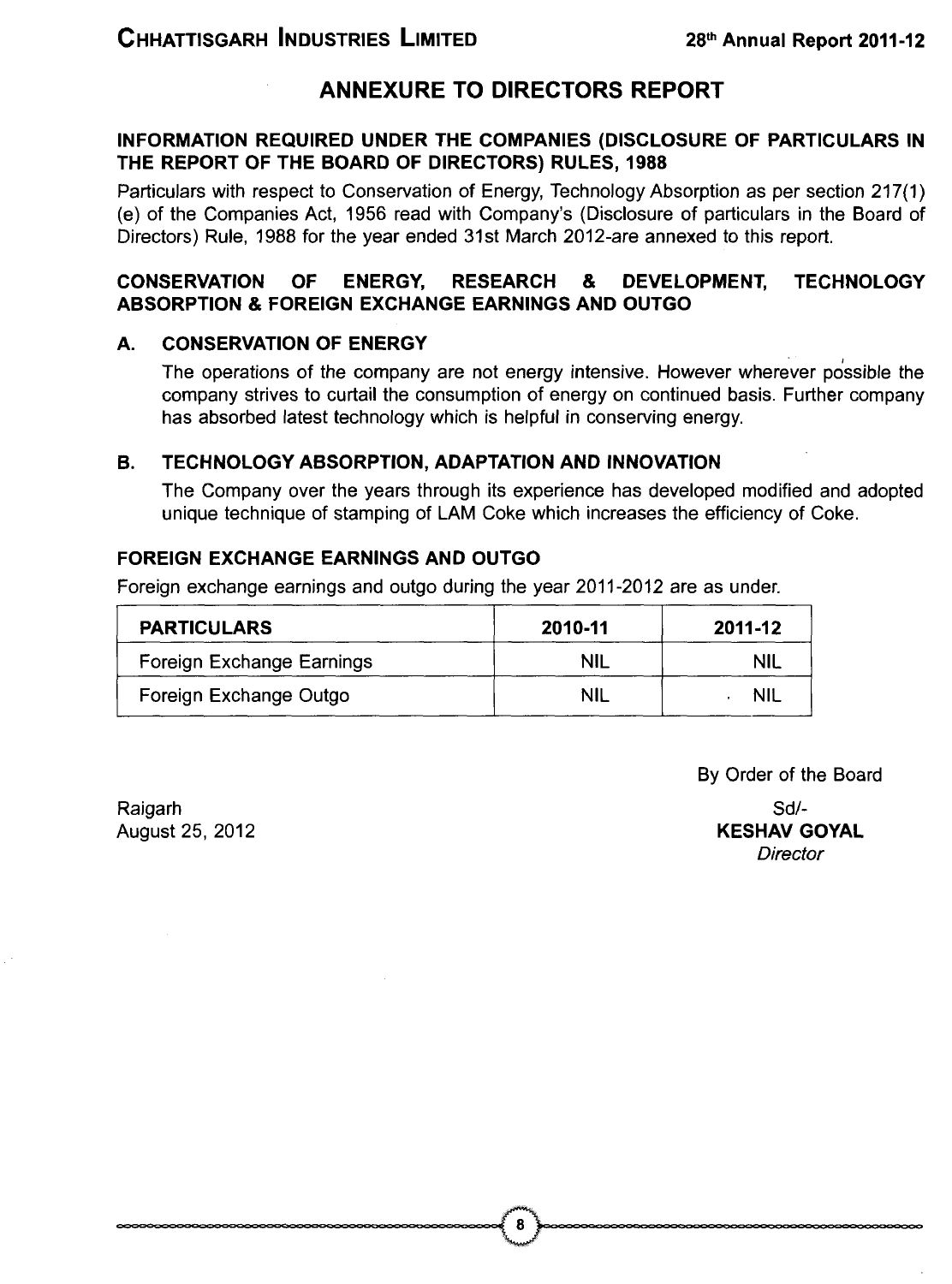# **MANAGEMENT DISCUSSION AND ANAYLSIS REPORT**

#### **BUSINESS OUTLOOK**

The Company is looking for new business avenues in various areas like Manufacturing of coke, hard coke and other coal/coke related product.

#### **RISK AND CONCERNS**

The Company is exposed to risks from market fluctuation of interest rate and stock market fluctuation of the share price.

#### **INTERNAL CONTROL SYSTEMS AND THEIR ADEQUACY**

Your Company has appropriate internal control systems relating to its areas of operations. The internal control systems lay emphasis in financial reporting and compliance with applicable rules and regulations.

#### **DISCUSSION ON FINANCIAL PERFORMANCE WITH RESPECT TO OPERATIONAL PERFORMANCE**

The main source of income is derived from income from sale of sarees and income from investment in shares.

#### **MATERIAL DEVELOPMENTS IN HUMAN RESOURCES**

Since the Company is engaged in trading activity therefore minimum number of staff and workers has been retained in the Company to oversee day to day operations. The Company cares for its personnel and considers them as their assets.

Raigarh Sd<sup>i</sup>-Saidh anns an t-Saidh anns an t-Saidh anns an t-Saidh anns an t-Saidh anns an t-Saidh anns an t-Saidh

By Order of the Board August 25, 2012 **KESHAV GOYAL** *Director*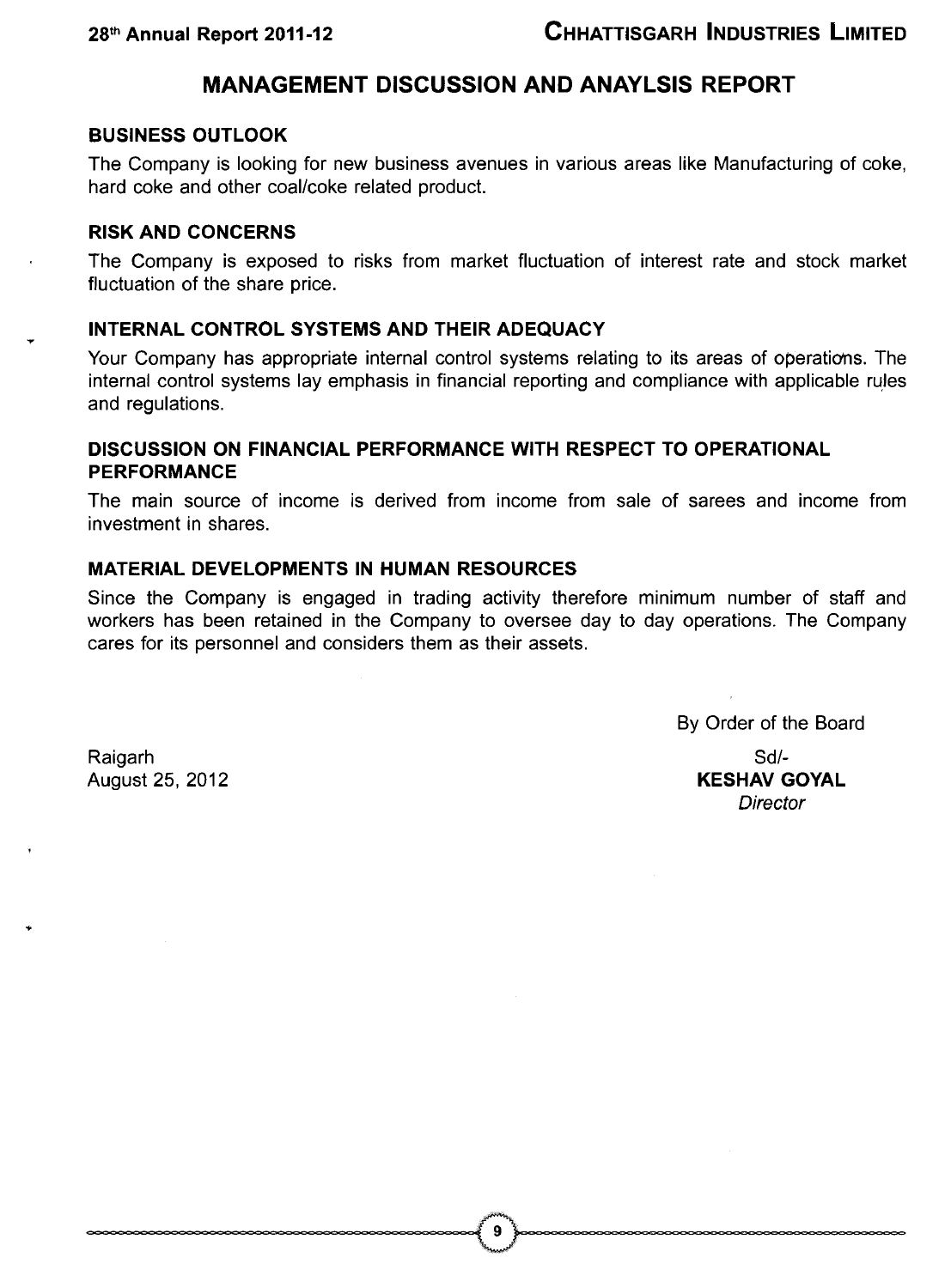#### **CORPORATE GOVERNANCE REPORT**

#### **1. The Company's philosophy on Code of Corporate Governance**

Corporate Governance is based on the principles of integrity, fairness, equity, transparency, accountability and commitment to values. Good governance practices stem from the culture and mindset of the organization. The Company believes that good Corporate Governance practices should be enshrined in all activities of the Company. This would ensure efficient conduct of the affairs of the Company and help the Company achieve its goal of maximizing value for all its stakeholders. The Company has a strong legacy of fair, transparent and ethical governance.

The Company recognizes that good Corporate Governance is a continuing exercise and reiterates its commitment to pursue highest standards of Corporate Governance in the overall interest of all the stakeholders.

#### $2<sup>1</sup>$ **Board of Directors**

#### **Composition as on March 31, 2012**

The Board of Directors as on March 31, 2012 consists of total three Directors. The Chairman of the Company is Executive Director.

| <b>Name</b>      | Category                              | No. of outside<br>Directorship(s) held<br>in Public and Private<br>Limited |        |          |               |  | <b>No. of Board Committee</b><br>position held in<br>other Public<br><b>Limited Companies</b> |  |
|------------------|---------------------------------------|----------------------------------------------------------------------------|--------|----------|---------------|--|-----------------------------------------------------------------------------------------------|--|
|                  |                                       | <b>Private</b>                                                             | Public | Chairman | <b>Member</b> |  |                                                                                               |  |
|                  | Mr. Keshav Goyal   Executive Director | 3                                                                          |        |          |               |  |                                                                                               |  |
| Mr. Ashish Goyal | <b>Executive Director</b>             |                                                                            |        | N.A.     | N.A.          |  |                                                                                               |  |
| Mr. Ram Jha      | Non Executive Director                |                                                                            |        |          |               |  |                                                                                               |  |

**Notes:** 1) Mr. Manoj Kumar Ganguly resigned as Whole Time Member w.e.f. July 27, 2011.

- 2) Mr. Ram Jha was appointed as additional director w.e.f. February 14, 2012.
- 3) Mr. Arihant Goyal resigned as an Independent director w.e.f. February 14, 2012

#### 3. **Board Meetings**

**The Board held 7 meetings during the year 2011-12 on 31.05.2011, 30.06.2011, 27.07.2011, 12.08.2011, 14.11.2011 and 21.02.2012.**

#### **Attendance of Directors at Board Meetings and at the Annual General Meeting**

| Name of the Director | No of Board Meetings<br><b>Attended</b> | <b>Whether Attended the</b><br><b>Last AGM</b> |
|----------------------|-----------------------------------------|------------------------------------------------|
| Mr. Keshav Goyal     |                                         | Yes                                            |
| Mr. Ashish Goyal     |                                         | Yes                                            |
| Mr. Ram Jha          |                                         | No                                             |

 $10$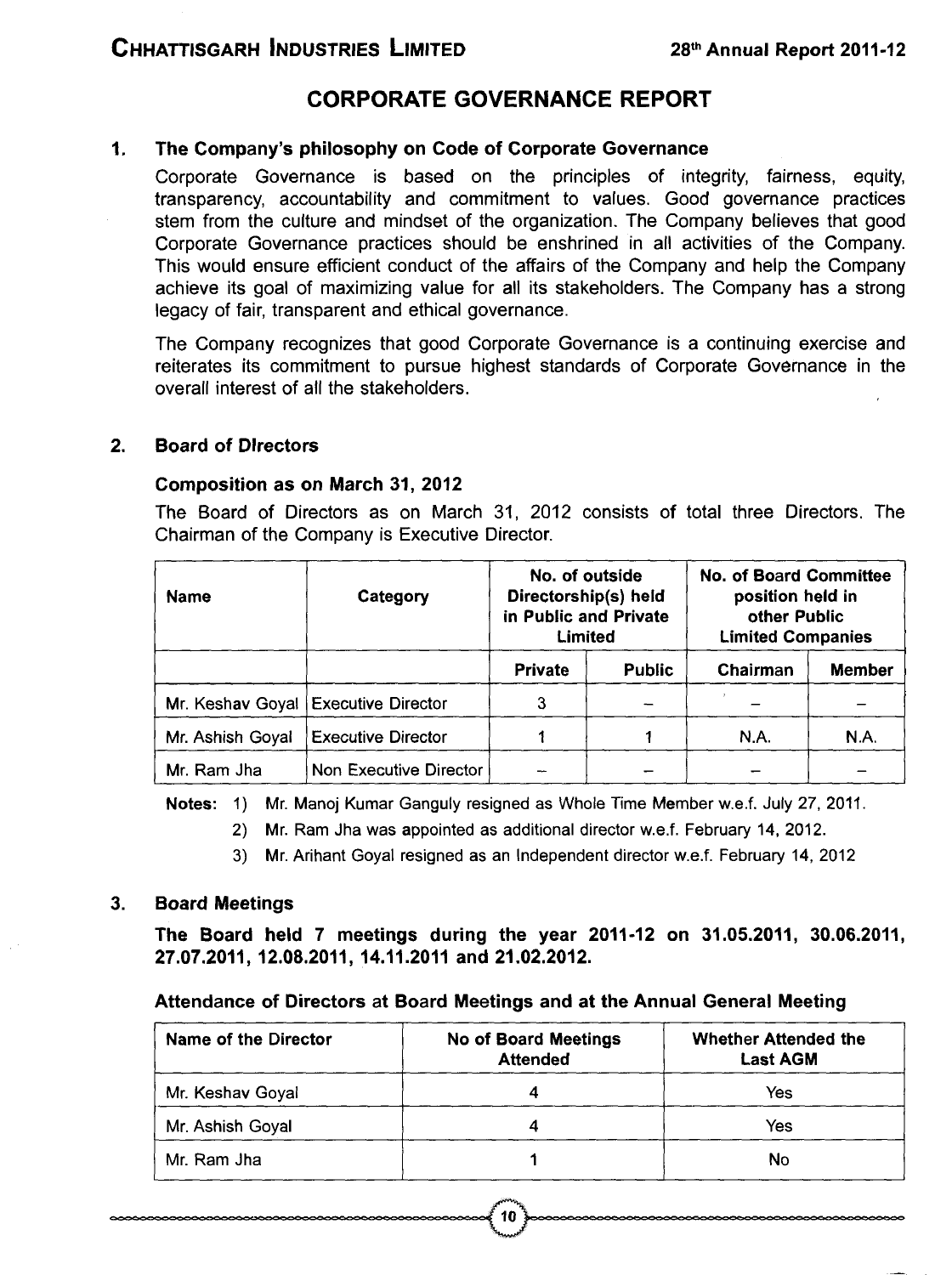**The Board ensures compliance of all laws applicable to the Company and takes steps to rectify non-compliances, if any.**

#### **4. Committees of the Board**

#### **(I) Audit Committee**

The Audit Committee oversees the Company's financial reporting process and disclosure of its financial information, to recommend the appointment of Statutory Auditors and fixation of their remuneration, to review and discuss with the Auditors, adequacy of the internal audit system, major accounting policies, practices and entries, compliance with accounting standards and Listing Agreements and other legal requirements concerning financial statements and related party transactions, if any, to review the financial statements before they are submitted to the Board of Directors. Due to unavailability of independent directors inspite of best efforts of the Company, the Company has not been able to constitute Audit Committee as per the Listing Agreement.

#### **Composition and Attendance**

**During the year 2011-12, 4 meetings of the Audit Committee were held on 31.05.2011, 12.08.2011, 14.11.2011 and 14.02.2012.**

| Name of Member   | Category                  | No of meetings attended |
|------------------|---------------------------|-------------------------|
| Mr. Keshav Goyal | <b>Executive Director</b> |                         |
| Mr. Ashish Goyal | <b>Executive Director</b> |                         |
| Mr. Ram Jha      | Non Executive Director    |                         |

#### **(ii) Remuneration Committee**

The Company has not formed a remuneration committee which is a part of nonmandatory code. The remuneration policy of the Company is directed towards rewarding performance, based on review of achievements on a periodic basis. The remuneration policy is in consonance with the existing industry practices and the requirements of law. The Company does not have any stock option plan ot performance linked incentives for its directors. The Company has not paid any remuneration to any of its directors.

5. Share Transfers and share holders/investors grievance committee.

#### **A) Terms of reference**

The Committee into issues relating to shares, including transfer/transmission of shares, issue of duplicate share certificates, non-receipt of dividend, annual reports etc. The Committee meets to review status of investor grievances, rectify transfers, approve transmission of shares and issue duplicate share certificates from time to time. Besides, officers of the Company have been authorized to approve issue of share certificates, approve transfer/transmission of shares, consolidation, sub-division and split of share certificates.

#### **B) Compliance officer**

The Board has designated Mr. Keshav Goyal, the Director of the Company as the Compliance Cfficer.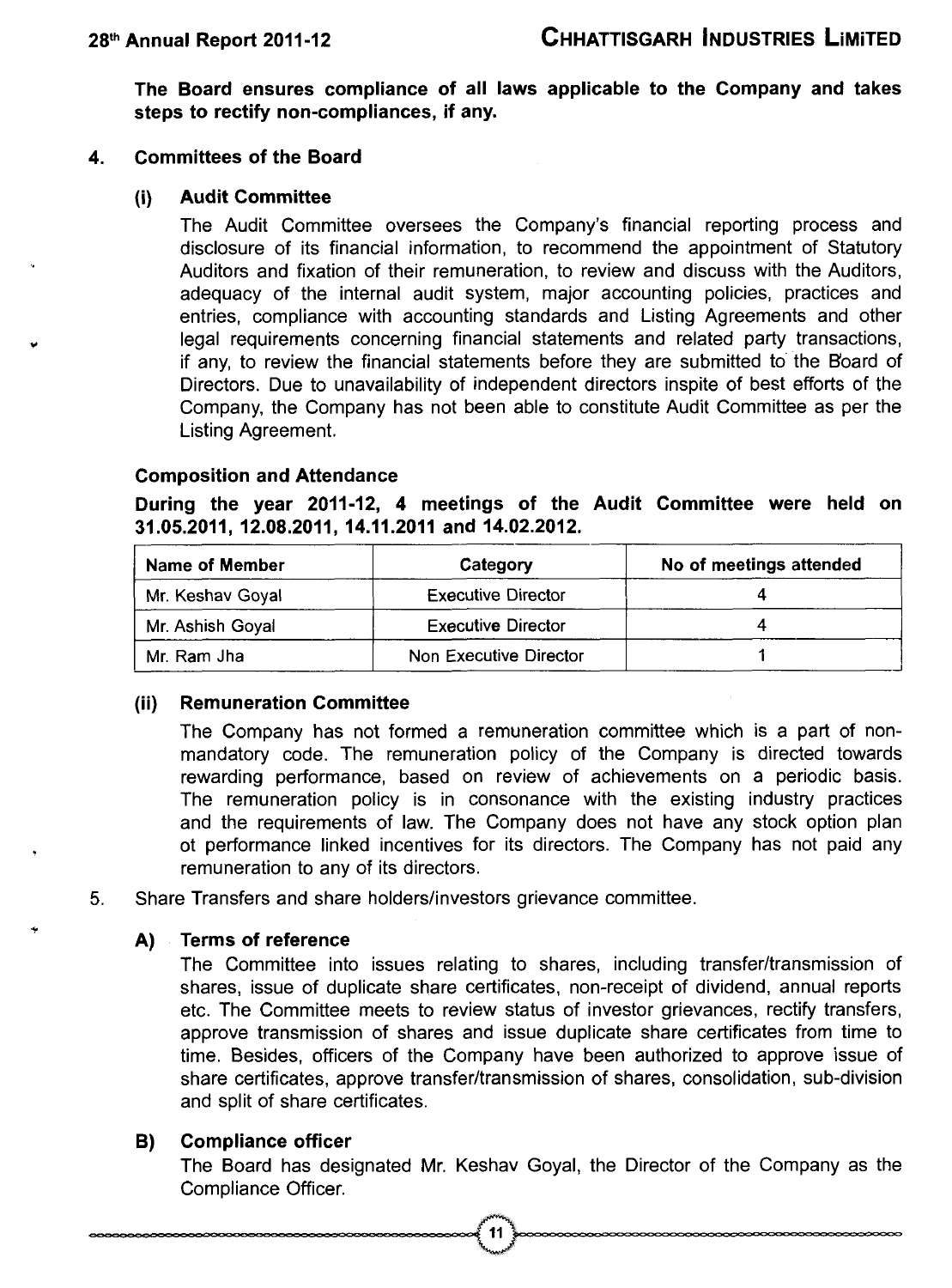#### **Shareholders/Investors Grievance Committee:**

| Composition      | <b>Designation</b>        | Date of Meeting | <b>Attendance</b> |
|------------------|---------------------------|-----------------|-------------------|
| Mr. Keshav Goyal | <b>Executive Director</b> | 21.02.2012      | Yes               |
| Mr. Ashish Goyal | <b>Executive Director</b> | 21.02.2012      | Yes               |
| Mr. Ram Jha      | Non Executive Director    | 21.02.2012      | Yes               |

#### **Com position and attendance of Shareholders/Investors Grievance Committee:**

#### $2.$ **(a) General Body Meetings :**

The Last three Annual General Meetings were held as per the details given below:

| Year      | Date              | Time         | Venue                    | <b>Special Resolution</b> |
|-----------|-------------------|--------------|--------------------------|---------------------------|
| 2010-2011 | August 1, 2011    | $-3:30$ p.m. | <b>Registered Office</b> |                           |
| 2009-2010 | September 7, 2010 | $10:30$ a.m. | Registered Office        | None                      |
| 2008-2009 | August 17, 2009   | $10:30$ a.m. | <b>Registered Office</b> |                           |

#### **(c) Postal Ballot**

During the year ended March 31, 2012, no resolution was passed by the Company's shareholders required voting by postal ballot. At the ensuing AGM also there are no resolutions in the Notice to be passed through Postal Ballot.

#### **3. Disclosures**

#### **(a) Disclosures on materially significant related party transactions, pecuniary or business relationship with the Company**

There have been no materially significant related party transactions that may potentially conflict with the interests of the Company or its subsidiaries, with any of the directors or their relatives during the year 2011-12

#### **(b) Details of non-compliance by the Company, penalties and structures imposed on the Company by the Stock Exchanges or SEBI or any Statutory Authority or any matters related to Capital Market:**

No penalties or strictures have been imposed on the Company by the Stock Exchanges or SEBI or any other statutory authority, or any matter related to capital markets during last 3 years.

#### **(c) Whistle Blower Policy:**

The Company has formulated a policy known as 'Whistle Blower Policy' to allow and encourage our employees to bring to the Management's notice (Audit Committee) directly, without necessarily informing their superiors about suspected unethical behaviour, malpractice, wrongful conduct, fraud, violation of the Company's policies including code of conduct, violation of law or questionable accounting or auditing matters by any employee/director in the Company without fear of reprisal.

The Company further undertakes that it has not denied any personal access to the Audit Committee of the Company in respect of matters involving alleged misconduct/ malpractice/unethical behaviour and that it has provided protection to 'Whistle Blowers' from unfair termination and other unfair or prejudicial employment practices.

12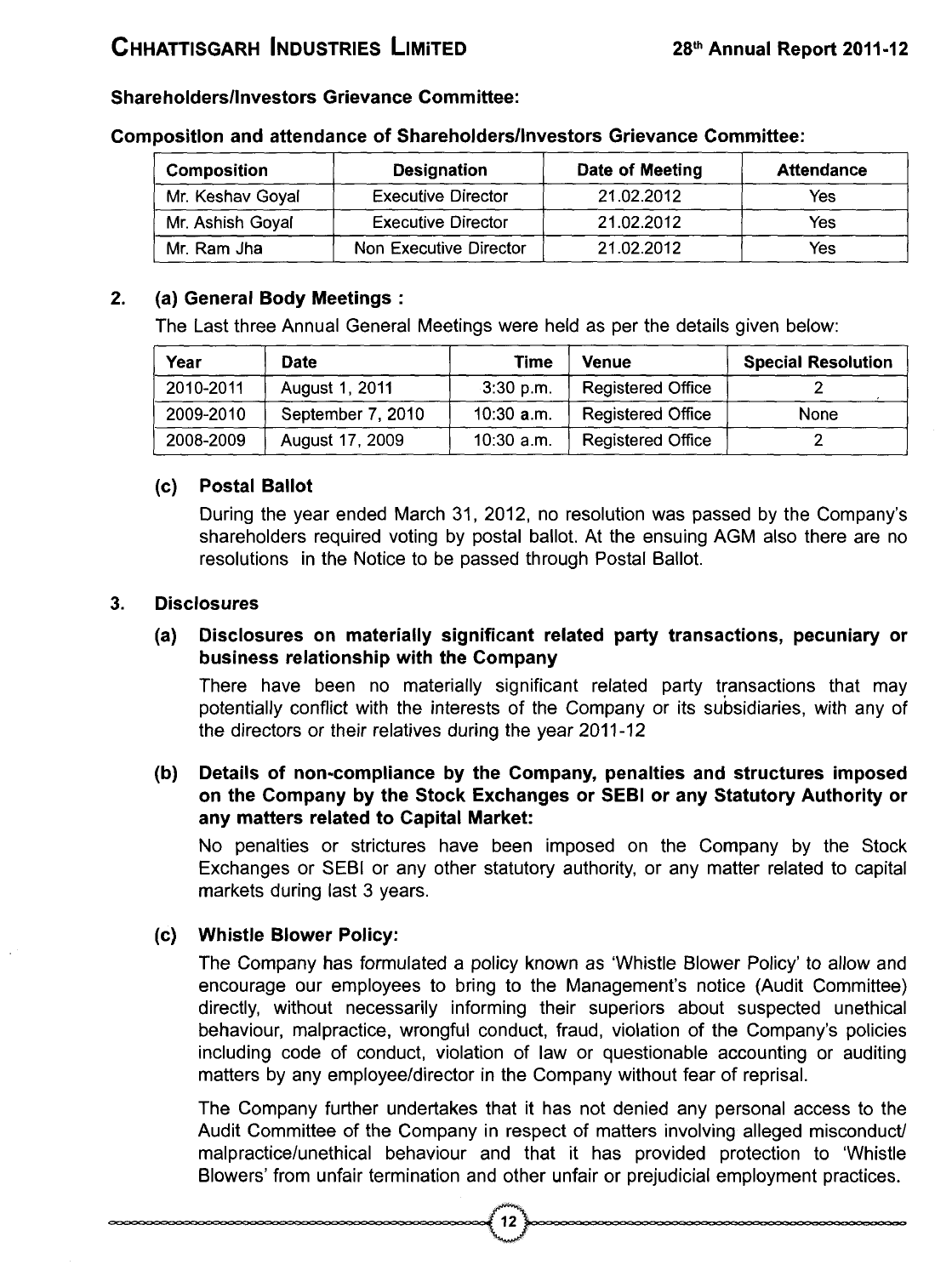**(d) Details of compliance with the mandatory requirements and adoption of nonmandatory requirements of Clause 49:**

The Company has not been in complete compliance with Clause 49 and is in process of adopting non- mandatory requirements of Clause 49, wherever feasible.

#### **(e) Risk Management:**

The Executive Management controls risk through means of properly defined framework.

#### **(f) Code of Conduct:**

The Board of Directors of your Company has laid down the Code of Conduct for all Board of Members and Senior Management of the Company, which delineates the principles governing the conduct of employees including Directors, with, all the stakeholders of the Company. The code covers transparency, legal compliances, concern of occupational health, safety and environment, a gender friendly work place and philosophy of leading by personal examples.

All Board Members and Senior Management of your Company ensure the compliances with these principles. The Board is responsible for ensuring that these principles are communicated to, understood and observed by all employees. Compliance of the code is subject to the review by the Board supported by the Audit Committee of the Board.

#### **(g) CEO/CFO Certification**

A certificate from the Chief Financial Cfficer on the financial statements of the Company was placed before the Board.

#### **(h) Means of Communication**

- (1) Quarterly results are published in leading newspapers like. Business Standard and Central Chronicle
- (2) Management Discussion and Analysis Report forms part of the Director's Report.

#### **4. General Shareholders Information**

#### **(a) Date, Time and Venue of Annual General Meeting**

The Company will hold its Twenty Eight Annual General Meeting on Thursday, September 27, 2012, at 5 p.m. at the Registered Office of the Company at Village Chaple, Tehsil, Dist. Raigrah Chhattisgarh.

#### **(b) Financial Calendar(tentative and subject to change)**

The Company expects to announce the unaudited quarterly results for the year 2012- 13 as per the following schedule:

| Financial Reporting for the quarter | Within 45 days from the end of quarter |
|-------------------------------------|----------------------------------------|
| ending June 30, 2012                | ending June 30, 2012                   |
| Financial Reporting for the quarter | Within 45 days from the end of quarter |
| ending September 30, 2012           | ending September 30, 2012              |
| Financial Reporting for the quarter | Within 45 days from the end of quarter |
| ending December 31, 2012            | ending December 31, 2012               |
| Financial Reporting for the quarter | Within 45 days from the end of quarter |
| ending March 31, 2013               | ending March 31, 2013                  |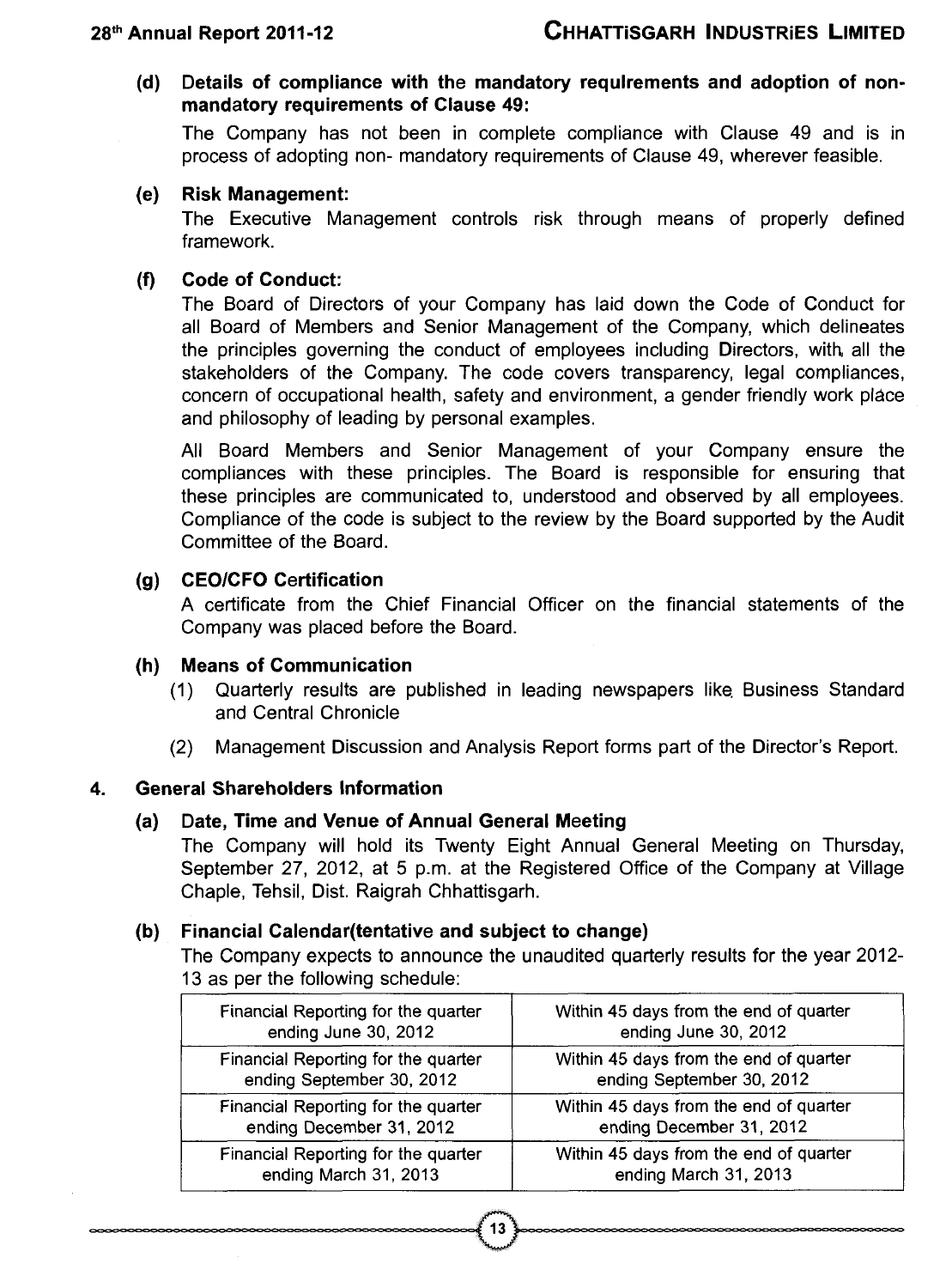#### **(c) Date of Book Closure**

The Company's Register of Members and Share Transfer Book will remain closed from September 22, 2012 to September 27, 2012 (both days inclusive)

#### **(d) Dividend Payment Date**

The Board of Directors has not recommended any dividend for the financial year 2011- 12.

#### **(e) Listing on Stock Exchange**

#### **(i) Bombay Stock Exchange**

Phiroze Jeejeebhoy Towers, Dalai Street, 25th Floor, Mumbai - 400 001

(ii) Calcutta Stock Exchange Association Limited 7, Lyons Range, Kolkatta - 700 001.

#### **(f) Stock Code**

| Bombay Stock Exchange                       | 530495        |
|---------------------------------------------|---------------|
| Calcutta Stock Exchange Association Limited | 28050         |
| ISIN                                        | INE 473C01017 |

#### **(g) Stock Market Date**

**Market Price Date-Monthly high/low of Company's Equity shares during the financial year 2011-12 on the BSE along with performance in comparison to BSE Sensex is given as under:**

| Month             | <b>Chhattisgarh Industries</b><br><b>Limited on BSE</b> |           | <b>BSE Sensex</b> |          |
|-------------------|---------------------------------------------------------|-----------|-------------------|----------|
|                   | High $(₹)$                                              | Low $(₹)$ | High              | Low      |
| April 2011        | 11.00                                                   | 6.36      | 19811.14          | 18976.19 |
| May 2011          | 8.50                                                    | 6.75      | 19253.87          | 17786.13 |
| June 2011         | 7.98                                                    | 6.50      | 18873.39          | 17314.38 |
| <b>July 2011</b>  | 7.71                                                    | 6.01      | 19131.70          | 18131.86 |
| August 2011       | 6.67                                                    | 5.60      | 18440.07          | 15765.53 |
| September 2011    | 5.93                                                    | 4.15      | 17211.80          | 15801.01 |
| October 2011      | 5.13                                                    | 3.71      | 17908.13          | 15745.43 |
| November 2011     | 4.18                                                    | 3.81      | 17702.26          | 15478.69 |
| December 2011     | 4.93                                                    | 3.13      | 17003.71          | 15135.86 |
| January 2012      | 4.65                                                    | 3.06      | 17258.97          | 15358.02 |
| February 2012     | 4.96                                                    | 3.49      | 18523.78          | 17061.55 |
| <b>March 2012</b> | 3.92                                                    | 3.17      | 18040.69          | 16920.61 |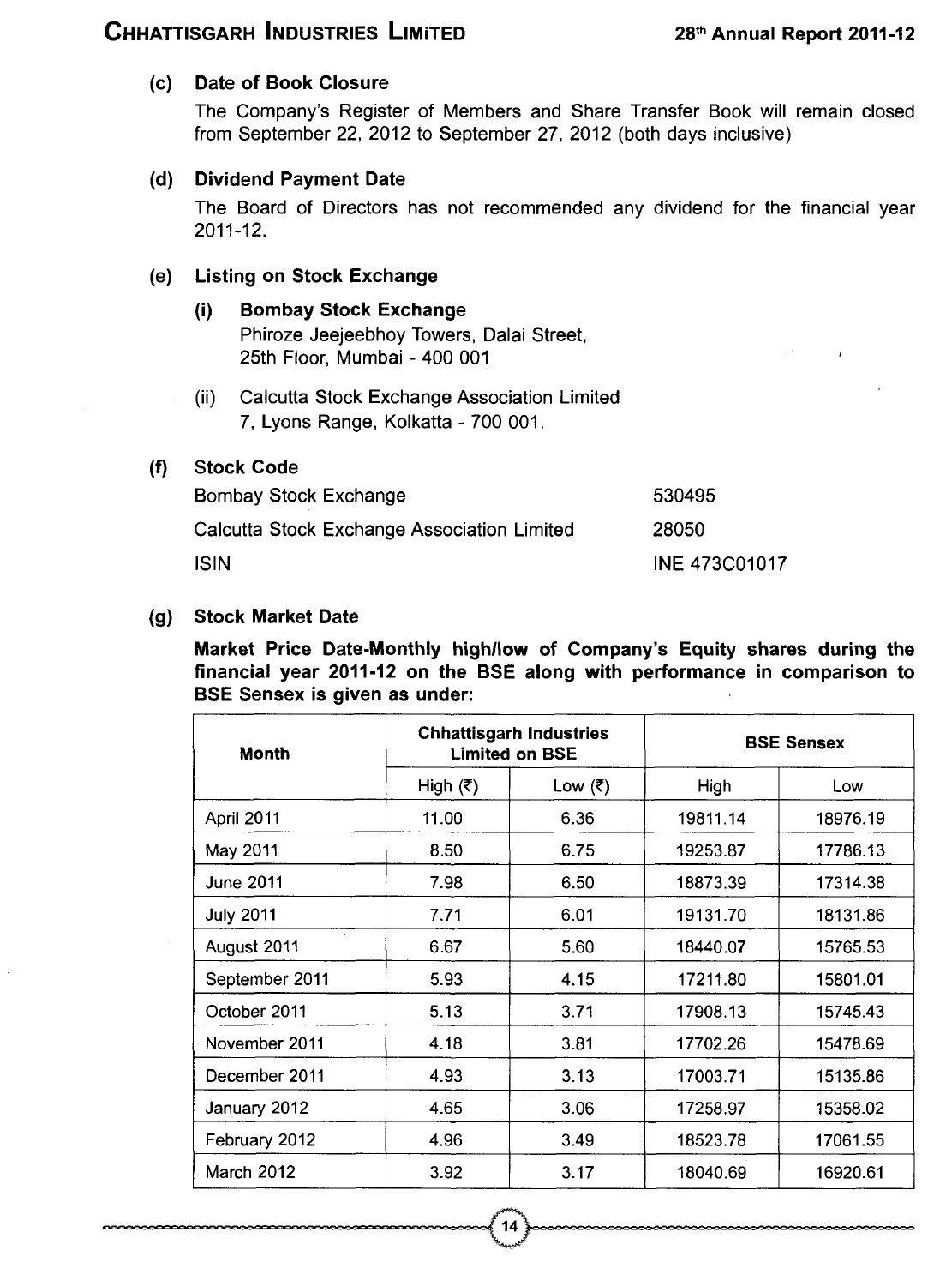**(h) Registrar and Transfer Agents for shares held in Physical as well as Depository mode:**

**ABS Consultant Pvt. Ltd.** Stephen House R. No. -99, 5th Floor, 4 B B D Bag (East), Kolkata - 700 001 Ph- 91-33-22430153/22201043 Fax- 91-33-22430153

#### **(i) Share Transfer System**

The Board has delegated the power of share transfer to Shareholders/Investors Grievance Committee. The Committee holds meeting at regular interval to consider all matters concerning transfer and transmission of shares.

#### **(j) Distribution and Shareholding Pattern**

Distribution of shareholding of Company as on March 31, 2012:

| Range of<br><b>Equity Shares</b> | No. of<br><b>Shareholders</b> | % of total<br>holders | No. of<br><b>Shares</b> | $%$ to<br>total |
|----------------------------------|-------------------------------|-----------------------|-------------------------|-----------------|
| Up to $500$                      | 822                           | 48.41                 | 253503                  | 3.38            |
| 501-1000                         | 362                           | 21.32                 | 312314                  | 4.17            |
| 1001-2000                        | 210                           | 12.37                 | 330996                  | 4.42            |
| 2001-3000                        | 82                            | 4.83                  | 214491                  | 2.86            |
| 3001-4000                        | 43                            | 2.53                  | 157361                  | 2.10            |
| 4001-5000                        | 36                            | 2.12                  | 173926                  | 2.32            |
| 5001-10000                       | 60                            | 3.53                  | 463238                  | 6.19            |
| 10001-50000                      | 60                            | 3.53                  | 1362859                 | 18.20           |
| 50001-100000                     | 14                            | 0.82                  | 1192807                 | 15.93           |
| 100001-Above                     | 9                             | 0.53                  | 3027905                 | 40.43           |

#### **Shareholding Pattern of the Company as on March 31, 2012:**

|    | Category |                                                        | No. of shares<br>held | Percentage of<br>Holding |
|----|----------|--------------------------------------------------------|-----------------------|--------------------------|
| А. |          | <b>Promoter and Promoter Group</b>                     |                       |                          |
|    | 1.       | Indian Promoters                                       | 900,000               | 12.02                    |
|    | 2.       | <b>Foreign Promoters</b>                               |                       |                          |
|    |          | Sub Total (A)                                          | 900,000               | 12.02                    |
| В. |          | <b>Public Shareholding</b>                             |                       |                          |
|    | 1.       | <b>Institutional Investors</b>                         | 43,700                | 0.58                     |
|    |          | - Mutual Funds & UTI                                   |                       |                          |
|    |          | - Banks, Financial Institutions<br>Insurance Companies |                       |                          |
|    |          | Central Government / State Government                  |                       |                          |
|    |          | Foreign Institutional Investors                        |                       |                          |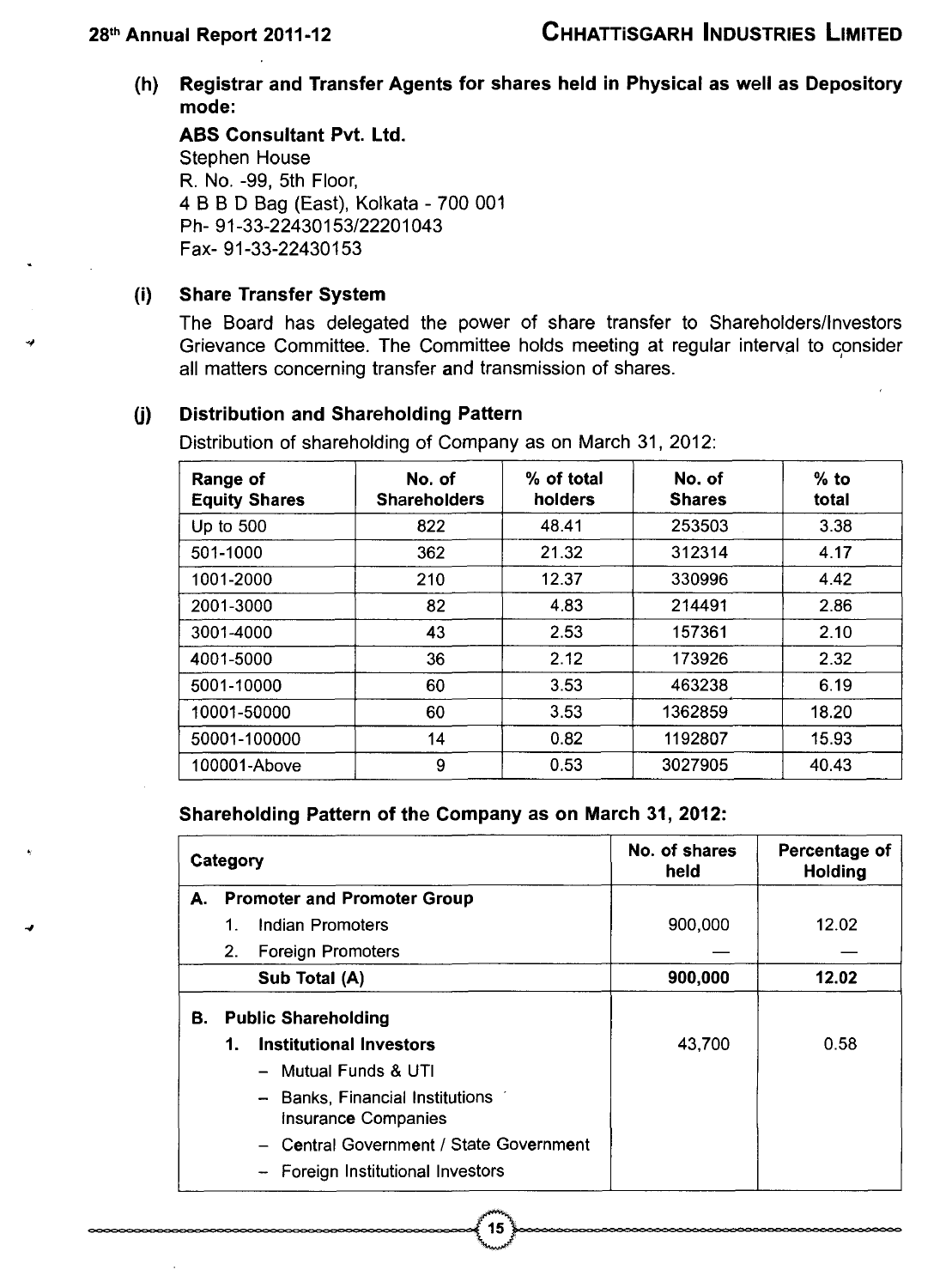| Category       |                                                                                     | No. of shares<br>held | Percentage of<br>Holding |  |
|----------------|-------------------------------------------------------------------------------------|-----------------------|--------------------------|--|
| 2 <sub>1</sub> | <b>Non-Institutional Investors</b>                                                  |                       |                          |  |
|                | Individuals/HUFs                                                                    |                       |                          |  |
|                | <b>NRIS</b>                                                                         |                       |                          |  |
|                | <b>Bodies Corporate</b>                                                             |                       |                          |  |
|                | Individuals                                                                         | 2.131.634             | 28.46                    |  |
|                | Individuals shareholders holding nominal<br>share capital up to $\bar{\tau}$ 1 lakh | 1.744.026             | 23.29                    |  |
|                | Individuals shareholders holding nominal                                            |                       |                          |  |
|                | share capital excess of ₹1 lakh                                                     | 2,670,040             | 35.65                    |  |
|                | <b>Sub Total</b>                                                                    | 6,545,700             | 87.40                    |  |
|                | <b>Total Public Shareholding(B)</b>                                                 | 6,589,400             | 87.98                    |  |
|                | Total (A)+(B)+(C)                                                                   | 7,489,400             | 100.00                   |  |

#### **(k) Dematerialization of Securities**

The Company's shares are available for trading in the Depository System both at National Securities Depository Limited (NSDL) and Central Depository Services (India) Limited (CDSL). The Internet Security Identification Number (ISIN) allotted by NSDL and CDSL to Chhattisgarh Industries Limited is INE473C01017.

#### **(I) Outstanding GDRs/ADRs/Warrants or any other Convertible Instrument.**

Company has not issued any GDRs/ADRs/Warrants or any other convertible instruments or any issue (public issue, right issue, preferential issue etc.) to have impact on Equity Share Capital of the Company.

#### **(m) Address for Correspondence**

#### **Chhattisgarh Industries Limited**

7/A, 2nd Floor, 27/33, Beaumoon Chambers N. M. Road, Fort Mumbai - 400 001

By Order of the Board

Raigarh August 25, 2012

Sd/- **KESHAV GOYAL** *Director*

# CERTIFICATE OF COMPLIANCE WITH THE CODE OF CONDUCT POLICY

The Board Members and the senior management Personnel have confirmed compliance with the Code of Conduct and Ethics for the period ended March 31, 2012, as provided under clause 49 of the Listing Agreements with the Stock Exchange to the best of their efforts.

By Order of the Board

Sd/- **KESHAV GOYAL** *Director*

Raigarh August 25, 2012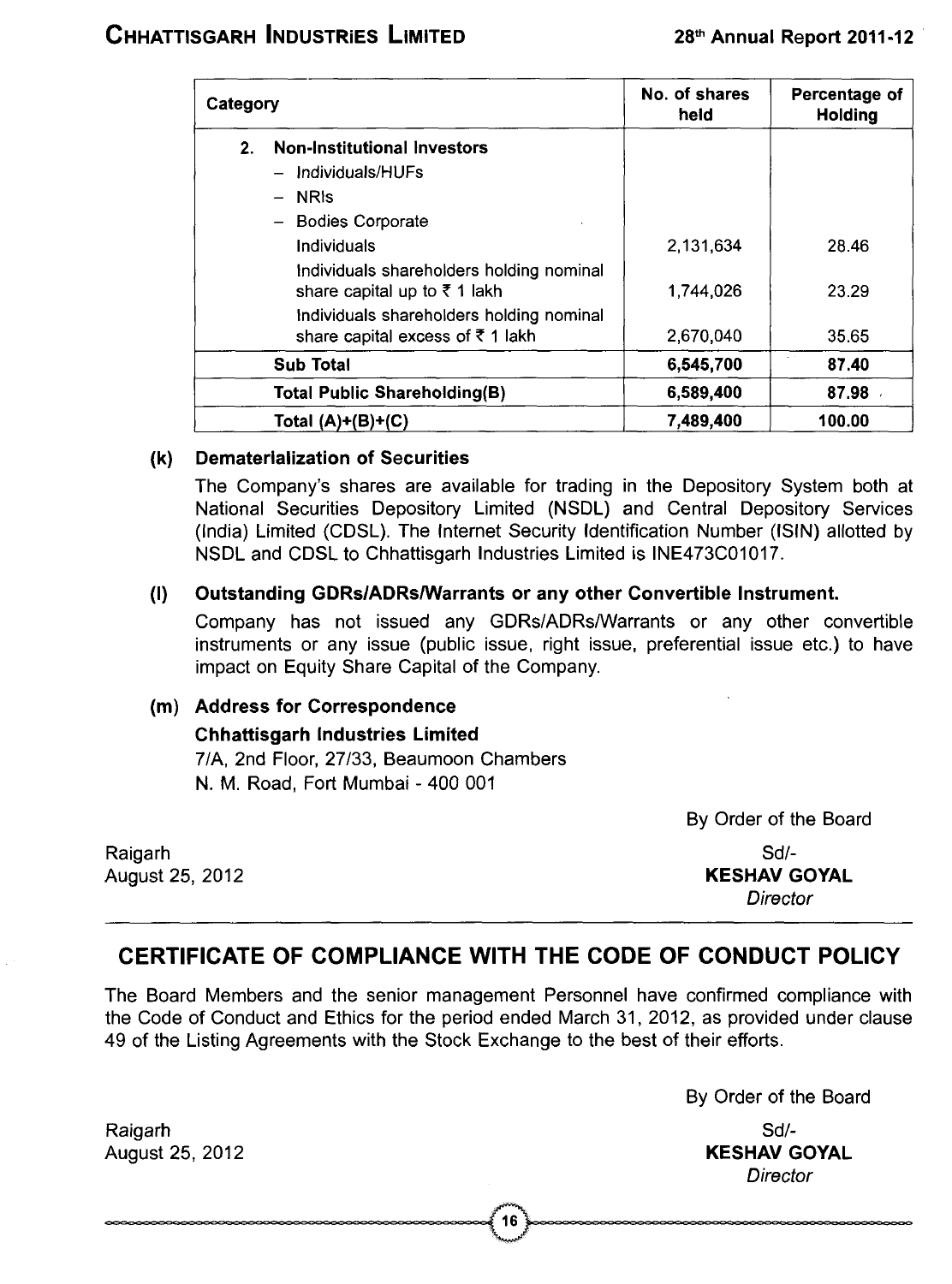#### COMPI IANCE CERTIFICATE OF THE AUDITORS

A certificate from the auditors of the Company regarding compliance of conditions of Corporate Governance as stipulated under Clause 49 of the Listing Agreement is attached to this report.

#### **Auditors Certificate on Corporate Governance**

To,

The Members,

#### **CHHATTISGARH INDUSTRIES LIMITED**

We have examined the compliance of conditions of corporate governance by Chhattisgarh Industries Limited for the year ended 31st March, 2012, as stipulated in clause 49 of the Listing Agreement of the said company with stock exchanges.

The compliance conditions of corporate governance are the responsibility of the management. Cur examination was limited to procedures and implementation thereof, adopted by the company for ensuring the compliance of the conditions of the Corporate Governance. It is neither an audit nor an expression of opinion on the financial statements of the company.

In our opinion and to the best of our information and according to the explanations given to us:

We certify that the Company has complied with the conditions of Corporate Governance as stipulated in clause 49 of the Listing Agreement.

We further state that such compliance is neither an assurance as to the future viability of the Company nor the efficiency or effectiveness with which the management has conducted the affairs of the Company.

For and on behalf of

#### **C.S. Sarda & Co.**

*Chartered Accountants*

Sd/-

#### **C.S. Sarda**

*(Proprietor)* Membership No: 056406 Firm No:322397E

Place : Kolkata Date : 18.08.2012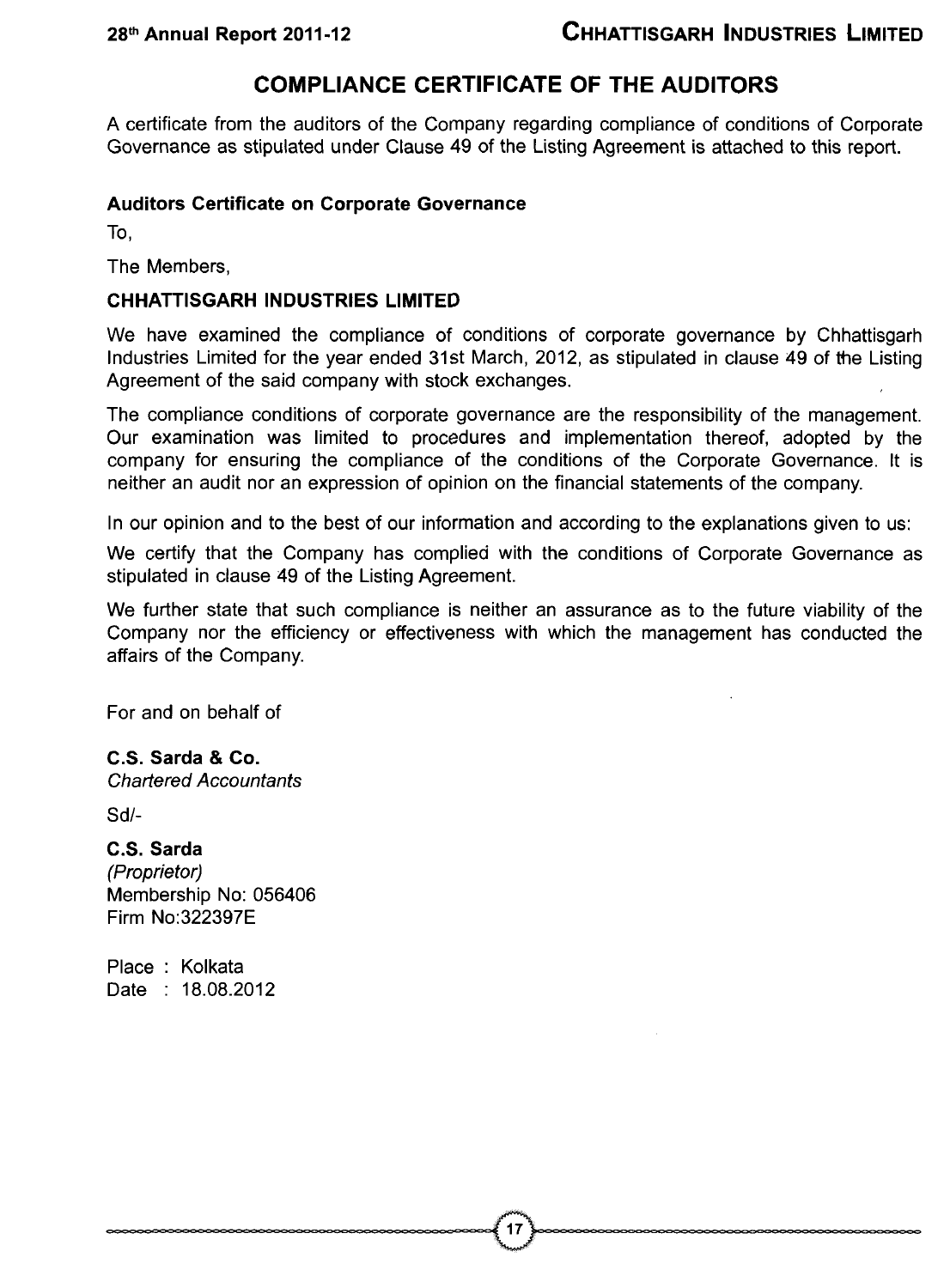#### **AUDITORS' REPORT**

To, The Members of **Chhattisgarh Industries Limited** Mumbai

- 1) We have audited the attached Balance Sheet of **M/s Chhattisgarh Industries Limited** as at 31st March, 2012 and also the Profit and Loss Account and the Cash Flow Statement for the year ended on that date annexed thereto. These financial statements are the responsibility of the Company's management. Our responsibility is to express an opinion on these financial statements based on our audit.
- 2) We conducted our audit in accordance with auditing standards generally accepted in India. Those standards require that we plan and perform the audit to obtain reasonable assurance about whether the financial statements are free from any material misstatement. An audit includes, examining on a test basis, evidence supporting the amounts and disclosures in the financial statements. An audit also includes, assessing the accounting principles used and significant estimates made by management, as well as evaluating the overall financial statement presentation. We believe that our audit provides a reasonable basis for our opinion.
- 3) As required by the Companies (Auditor's Report) Order 2003 issued by the Central Government in terms of sub-section (4A) of Section 227 of "The Companies Act, 1956. We enclose in the Annexure a statement on the matters specified in paragraphs 4 and 5 of the said order.
- 4) Further to our comments in the Annexure referred to above, we report that:
	- a) We have obtained all the information and explanations, which to the best of our knowledge and belief were necessary for the purpose of the audit;
	- b) In our opinion, proper books of account as required by law have been kept by the Company so far as it appears from our examination of those books;
	- c) The Balance Sheet, Profit & Loss Account and Cash Flow Statement dealt with by this report are in agreement with the books of account of the Company;
	- d) In our opinion, the Balance Sheet, Profit & Loss Account and Cash Flow Statement dealt with by this report comply with accounting standards referred to in sub-section (3C) of Section 211 of the Companies Act, 1956.
	- e) On the basis of representations made by the Directors of the Company and taken on record by the Board of Directors, we report that none of the Directors is disqualified as on 31st March, 2012 from being appointed as a Director in terms of Clause (g) of sub-section (1) of Section 274 of the Companies Act, 1956;
	- f) In our opinion and to the best of our information and according to the explanations given to us, the said financial statements read together with Significant Accounting Policies and Notes on Accounts forming part thereof, give the information required by the Companies Act, 1956, in the manner so required and present a true and fair view in conformity with the accounting principles generally accepted in India;

18

I. In the case of Balance Sheet, of the state of affairs of the Company as at 31st March 2012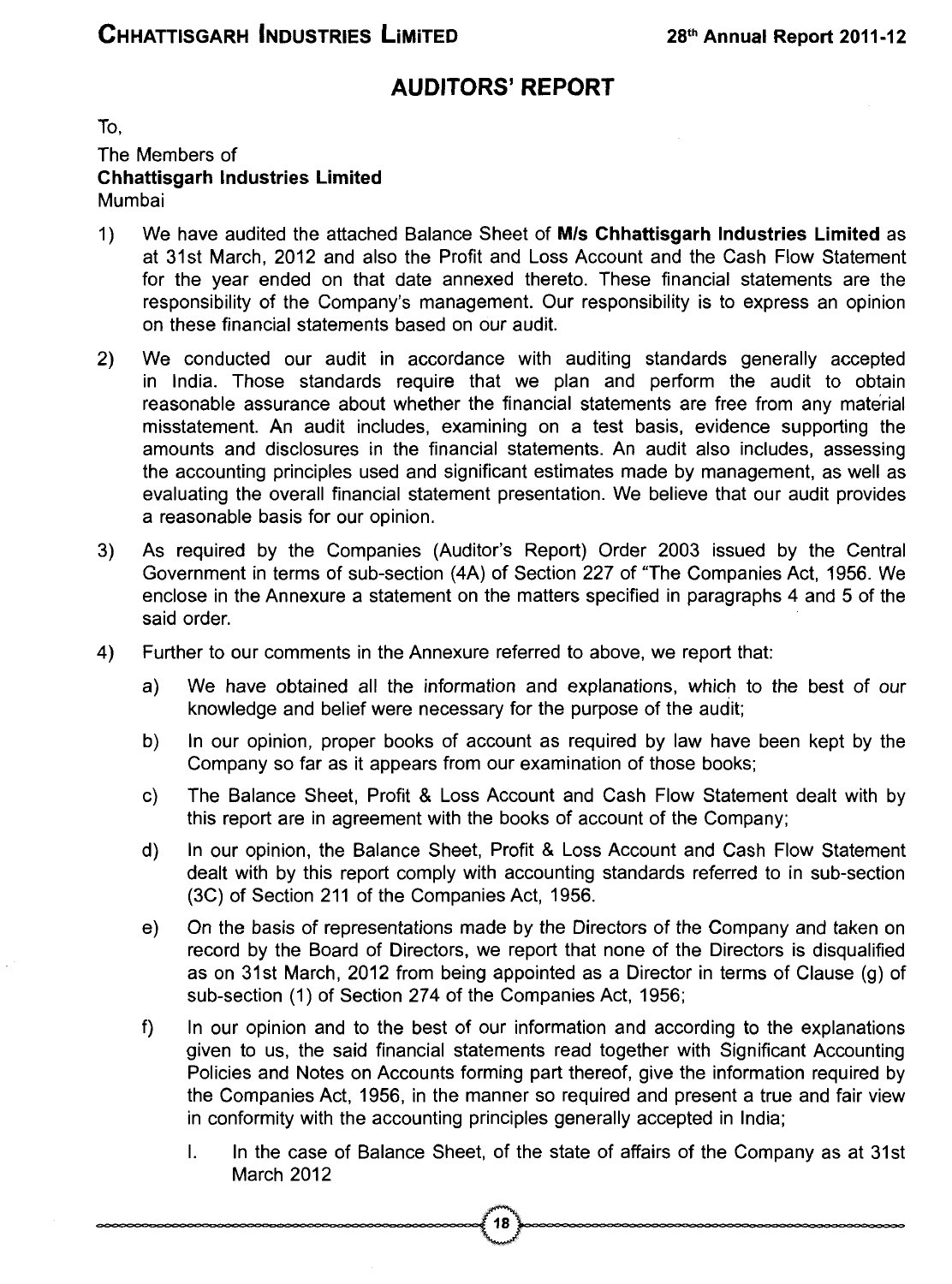#### 28th Annual Report 2011-12

#### **CHHATTISGARH INDUSTRIES LIMITED**

- II. In the case of Profit and Loss Account, of the Profit or Loss for the year ended on that date; and
- III. In the case of Cash Flow Statement of the cash flows for the year ended on that date.

For and on behalf of

#### **C.S. Sarda & Co.**

*Chartered Accountants*

Sd/-

**C.S. Sarda** *(Proprietor)* Membership No: 056406 Firm No:322397E

Place : Kolkata Date : 18.08.2012

#### ANNEXURE TO THE AUDITORS' REPORT

#### **Annexure referred to in paragraph 3 our report of even date**

Cn the basis of such checks as we considered appropriate and on the basis of examination of records and in terms of the information and explanations given to us, we state that:

- I. (a) the company is maintaining proper records to show full particulars, including quantitative details and situation of fixed assets and Capital WIP.
	- (b) All fixed assets have not been physically verified by the management during the year but there is a regular programme of verification which, in our opinion, is reasonable having regard to the size of the Company and the nature of its assets. No material discrepancies were noticed on such verification.
- II. (a) As explained to us company is not engaged in manufacturing activities but is planning to manufacture LAM Coke in near future.
	- (b) In our opinion and according to the information and explanations given to us, the procedures of physical verification of inventories followed by the management were reasonable and adequate in relation to the size of the company and the nature of its business.
	- (c) In our opinion and according to the information and explanation given to us, the company has maintained proper records of its inventories and no material discrepancies were noticed on physical verification.
- III. (a) The Company has not granted any loans, secured or unsecured, to or from companies, firms or other parties covered in the register maintained under section 301 of the companies Act 1956, Clause 4(iii)

**1 ?**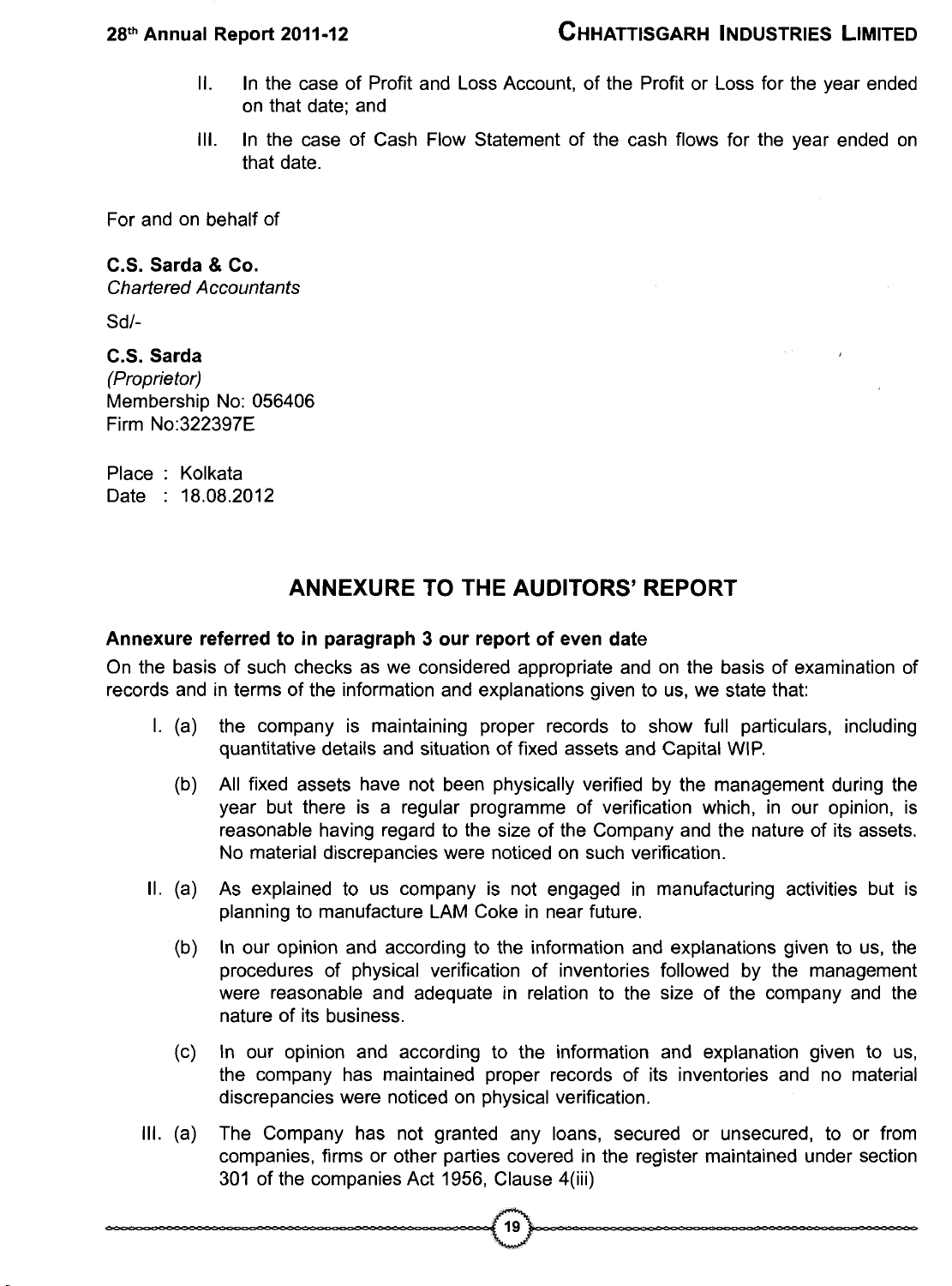- (b) Of the order relating to the rate of interest and other terms and conditions, whether prima facie prejudicial to the interest of the company and clause 4(iii)
- (c) Relating to regularity of receipt of the Principal amount and interest, are not applicable.
- IV. In our opinion, there are generally adequate internal control procedures commensurate with the size of the Company and nature of its business with regard to the purchase of coal, consumables, stores, spares and fixed assets. We have not come across any instance of major weakness in the said internal controls.
- V. (a) On the basis of audit procedures performed by us, we are of the opinion that the transactions in which directors were interested and which were required to be entered in the register maintained under section 301 of the Companies Act, 1956, have been so entered.
	- (b) Based on the information and explanation given to us, in our opinion, these transactions have been made at reasonable prices having regard to the prevailing market prices at the relevant time.
- VI. The Company has not accepted any deposits from public; hence clause (VI) of the Order does not apply.
- VII. In our opinion, the internal audit system is commensurate with the size of the Company and the nature of its business.
- VIII. The Company is not required to maintain cost records under section 209(1) (d) of the Companies Act, 1956.
	- IX. The Company is regular in depositing undisputed statutory dues including Provident Fund, Income Tax, Sales Tax, Wealth Tax, Customs Duty and other material statutory dues with appropriate authorities. As per information and explanations given to us, no such undisputed statutory dues were in arrears as on 31st March 2012 for a period of more than six months from the date they became payable.
	- X. The Company has incurred cash loss of  $\bar{\tau}$  20.81 Lacs during the year and their accumulated loss at the end of the financial year is 676.97 Lacs.
	- XI. The Company does not have any dues to Financial Institution or bank so clause (xi) is not applicable.
- XII. The Company has not granted any loans or advances on the pledge of any securities: hence clause (xii) of the order does not apply.
- XIII. In our opinion and according to the information and explanation given to us, the company is not a Chit fund or nidhi /mutual benefit fund/ society. Therefore, the provisions of clause (xiii) of paragraph 4 of the companies (Auditor's Report) order, 2003 are not applicable to the Company.
- XIV. According to the information and explanations given to us, the company is not dealing or trading in shares, securities, debentures and other investments, the requirements of clause 4(xiv) of the order relating to the maintenance of the proper records of the transactions are not applicable.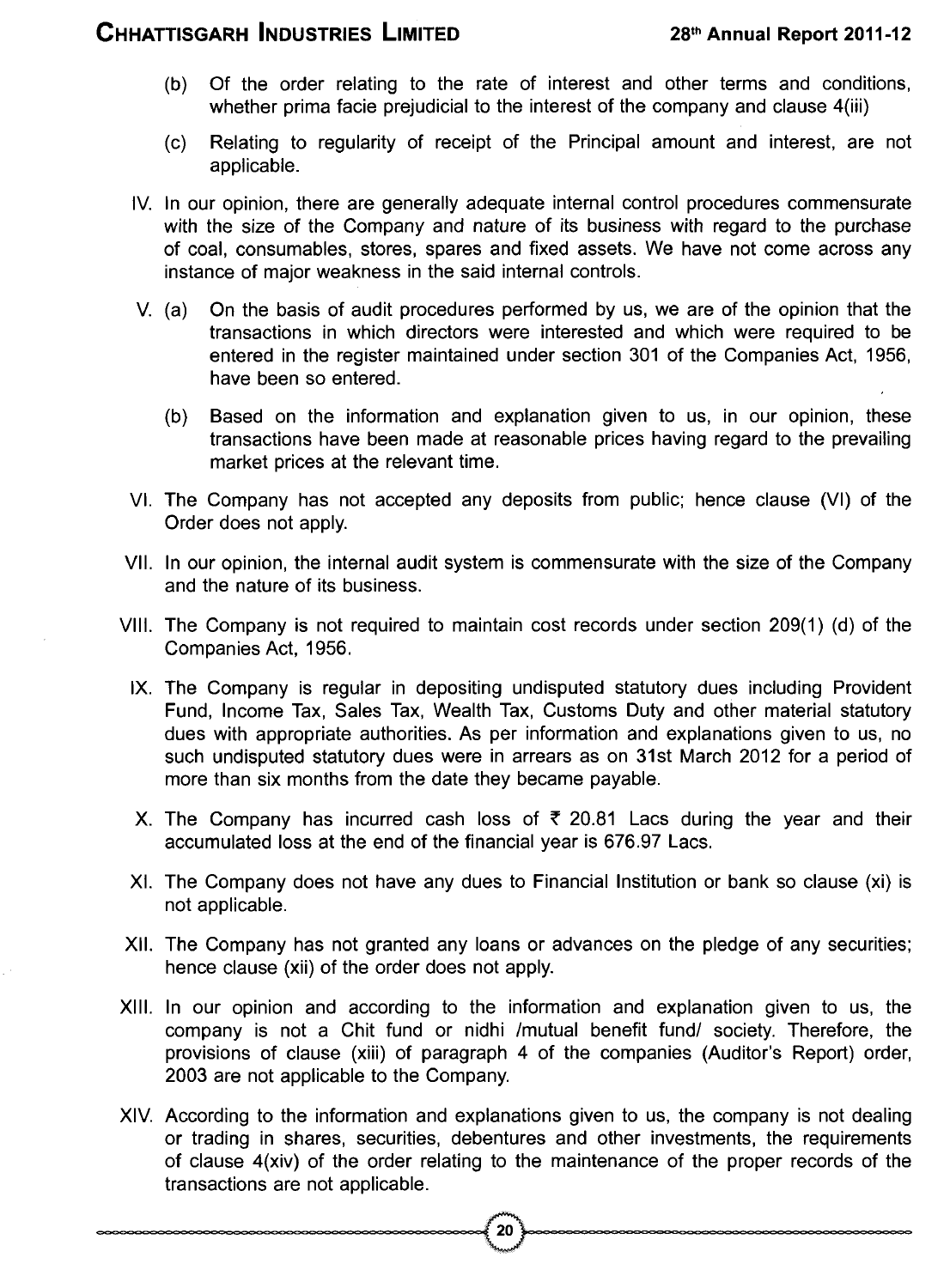- XV. In our opinion and according to the information and explanation given to us, the terms & conditions of the guarantees given by the company for loans taken by others from banks and financial institutions, are not prima facie prejudicial to the interest of the company.
- XVI. In our opinion and according to the information and explanation given to us, the term loans obtained during the year have been prima facie applied for the purpose for which they were taken.
- XVII. According to the information and explanation given to us and an overall examination of the Balance Sheet of the company, funds raised on short-term basis, have not been used for long-term investments.
- XVIII. During the year under review, the Company did not make any preferential allotment of shares to the parties and companies covered in the register maintained under section 301 of the Companies Act, 1956.
	- XIX. The Company has not issued any secured debentures during the year, hence the question of creation of security or charge in respect of debenture issued does not apply.
	- XX. The company has not raised any money by public issues during the year under review.
	- XXI. According to the information and explanations given to us and to the best of our knowledge and belief, no fraud on or by the Company has been noticed or reported by the Company during the year.

For and on behalf of

#### **C.S. Sarda & Co.**

*Chartered Accountants*

Sd/-

#### **C.S. Sarda**

*(Proprietor)* Membership No: 056406 Firm No:322397E

Place : Kolkata Date : 18.08.2012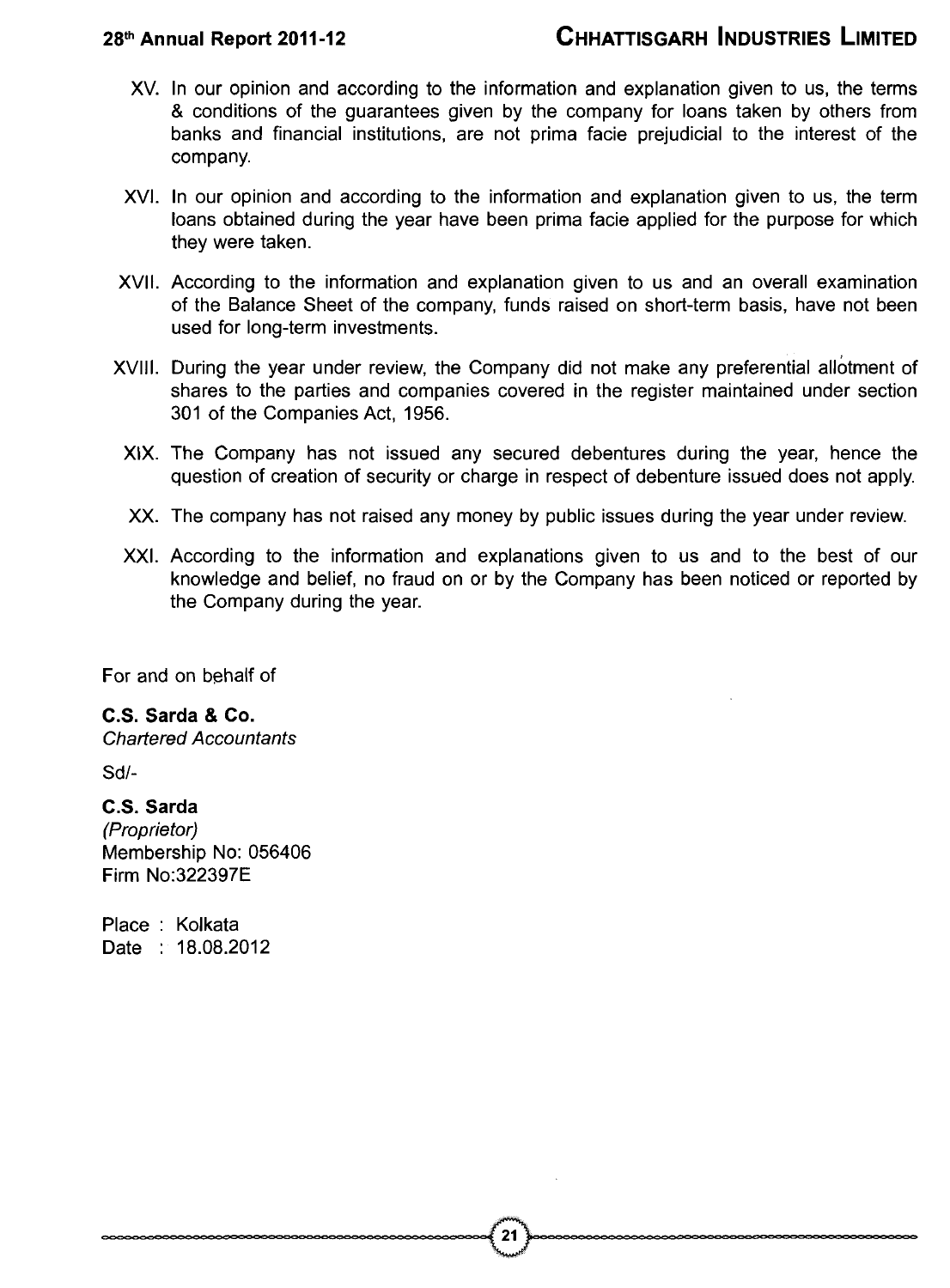#### **BALANCE SHEET AS AT 31" MARCH, 2012**

|     |     |               | <b>Particulars</b>                               | <b>Note</b><br>No. | <b>Figures as</b><br>at the end of<br>31st March 2012<br>₹ | <b>Figures as</b><br>at the end of<br>31st March 2011 |
|-----|-----|---------------|--------------------------------------------------|--------------------|------------------------------------------------------------|-------------------------------------------------------|
| ı.  |     |               | <b>EQUITY AND LIABILITIES</b>                    |                    |                                                            |                                                       |
|     | (1) |               | Shareholder's Funds                              |                    |                                                            |                                                       |
|     |     |               | (a) Share Capital                                | 1                  | 74,894,000                                                 | 74,894,000                                            |
|     |     | (b)           | Reserves and Surplus                             | $\overline{2}$     | (67, 697, 040)                                             | (65, 615, 763)                                        |
|     |     | (c).          | Money received against share warrants            |                    |                                                            |                                                       |
|     | (2) |               | <b>Share Application money pending allotment</b> |                    |                                                            |                                                       |
|     | (3) |               | <b>Non-Current Liabilities</b>                   |                    |                                                            |                                                       |
|     |     | (a)           | Long-Term Borrowings                             |                    |                                                            |                                                       |
|     |     | (b)           | Deferred Tax Liabilities (Net)                   |                    | 737,334                                                    | 737.334                                               |
|     |     | (c)           | Other Long Term Liabilities                      |                    |                                                            |                                                       |
|     |     | (d)           | <b>Long Term Provisions</b>                      |                    |                                                            |                                                       |
|     | (4) |               | <b>Current Liabilities</b>                       |                    |                                                            |                                                       |
|     |     | (a)           | Short-Term Borrowings                            |                    |                                                            |                                                       |
|     |     | (b)           | <b>Trade Payables</b>                            | 3                  | 20,329,549                                                 | 17,500,000                                            |
|     |     | (c)           | Other Current Liabilities                        | 4                  | 12,452                                                     | 12,100                                                |
|     |     | (d)           | <b>Short-Term Provisions</b>                     | 5                  | 66,279                                                     | 66,279                                                |
|     |     |               | <b>Total Equity &amp; Liabilities</b>            |                    | 28,342,574                                                 | 27,593,950                                            |
| 11. |     | <b>ASSETS</b> |                                                  |                    |                                                            |                                                       |
|     | (1) |               | <b>Non-Current Assets</b>                        |                    |                                                            |                                                       |
|     |     | (a)           | <b>Fixed Assets</b>                              | 6                  |                                                            |                                                       |
|     |     |               | Gross Block<br>(i)                               |                    | 24,261,047                                                 | 22,366,900                                            |
|     |     |               | (ii)<br>Depreciation                             |                    |                                                            |                                                       |
|     |     |               | Net Block<br>(iii)                               |                    | 24,261,047                                                 | 22,366,900                                            |
|     |     | (b)           | Non-current investments                          |                    |                                                            |                                                       |
|     |     | (c)           | Deferred tax assets (net)                        |                    |                                                            |                                                       |
|     |     | (d)           | Long term loans and advances                     |                    |                                                            |                                                       |
|     |     | (e)           | Other non-current assets                         |                    |                                                            |                                                       |
|     | (2) |               | <b>Current Assets</b>                            |                    |                                                            |                                                       |
|     |     | (a)           | <b>Current investments</b>                       |                    |                                                            |                                                       |
|     |     | (b)           | Inventories                                      |                    |                                                            |                                                       |
|     |     | (c)           | Trade receivables                                | 7                  | 46,170                                                     | 214,013                                               |
|     |     | (d)           | Cash and cash equivalents                        | 8                  | 202,016                                                    | 236,299                                               |
|     |     | (e)           | Short-term loans and advances                    | 9                  | 3,833,341                                                  | 4,776,738                                             |
|     |     | (f)           | Other current assets                             |                    |                                                            |                                                       |
|     |     |               | <b>Total Assets</b>                              |                    | 28,342,574                                                 | 27,593,950                                            |
|     |     |               | <b>Notes to Accounts</b>                         | 14                 |                                                            |                                                       |

#### **Schedules referred to above and notes attached there to form an integral part of Balance Sheet**

This is the Balance Sheet referred to in our Report of even date.

*Chartered Accountants*

**(C.S. SARDA)** *Proprietor* Membership No. ; 056406 Firm Reg. No,: 322397E

#### For **C.S. SARDA & CO.** For **CHHATTISGARH INDUSTRIES LIMITED**

Keshav Goyal *(Director)*

Ashish Goyal *(Director)*

Place Kolkata Dated 18/08/2012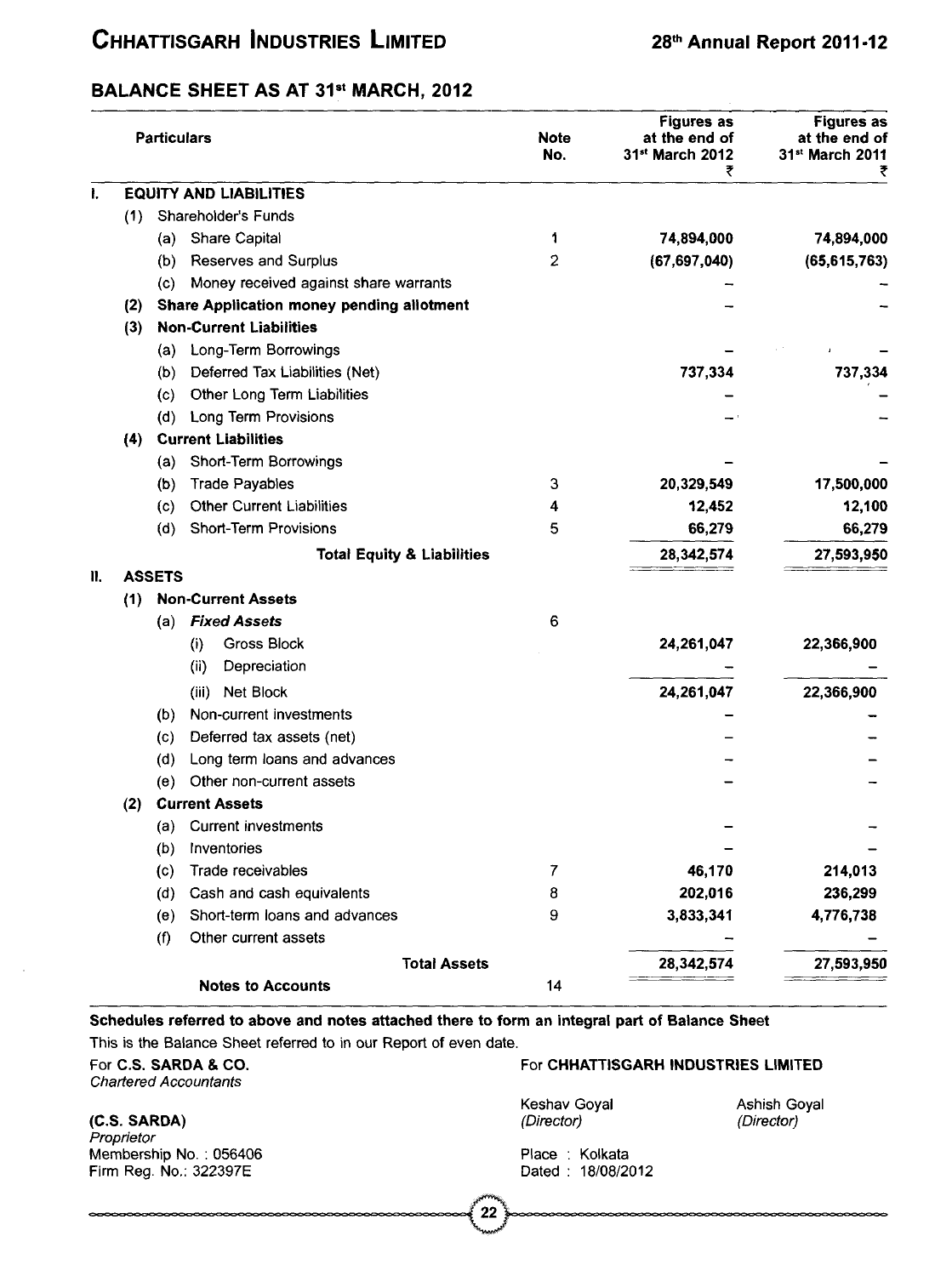#### **PROFIT & LOSS STATEMENT FOR THE PERIOD ENDED ON 31\*' MARCH, 2012**

| No. | Sr. Particulars                           | <b>Note</b><br>No. | <b>Figures as</b><br>at the end of<br>31 <sup>st</sup> March 2012<br>₹ | <b>Figures as</b><br>at the end of<br>31st March 2011<br>₹ |
|-----|-------------------------------------------|--------------------|------------------------------------------------------------------------|------------------------------------------------------------|
| ı   | <b>Revenue from operations</b>            | 10                 |                                                                        | 60,751,238                                                 |
|     | <b>Total Revenue</b>                      |                    |                                                                        | 60,751,238                                                 |
| Ш   | <b>Expenses:</b>                          |                    |                                                                        |                                                            |
|     | Cost of materials consumed                | 11                 |                                                                        | 77,328,054                                                 |
|     | Employee Benefit Expense                  | 12                 | 318,360                                                                | 317,000                                                    |
|     | Other Administrative Expenses             | 13                 | 1,762,916                                                              | 558,741                                                    |
|     | Loss on Sale of Investment                |                    |                                                                        | 2,950,000                                                  |
|     | <b>Total Expenses</b>                     |                    | 2,081,276                                                              | 81, 153, 795                                               |
| ₩   | <b>Profit before Tax</b>                  | $(1 - 1)$          | (2,081,276)                                                            | (20, 402, 557)                                             |
| IV  | Tax expense:                              |                    |                                                                        |                                                            |
|     | Current tax<br>(1)                        |                    |                                                                        |                                                            |
|     | (2)<br>Deferred tax                       |                    |                                                                        |                                                            |
| v   | Profit/(Loss) for the period $(XI + XIV)$ |                    | (2,081,276)                                                            | (20, 402, 557)                                             |
| VI  | Earning per equity share:                 |                    |                                                                        |                                                            |
|     | Basic<br>(1)                              |                    | (0.28)                                                                 | (2.72)                                                     |
|     | Diluted<br>(2)                            |                    | (0.28)                                                                 | (2.72)                                                     |

**Schedules referred to above and notes attached there to form an integral part of Profit & Loss Statement** This is the Profit and Loss Statement referred to in our Report of even date.

For **C.S. SARDA & CO.** For **CHHATTISGARH INDUSTRIES LIMITED** *Chartered Accountants* **KESHAV GOYAL ASHISH GOYAL (C.S. SARDA)** *(Director) (Director) Proprietor* Membership No.: 056406 Place : Kolkata Firm Reg. No.: 322397E Dated : 18/08/2012 23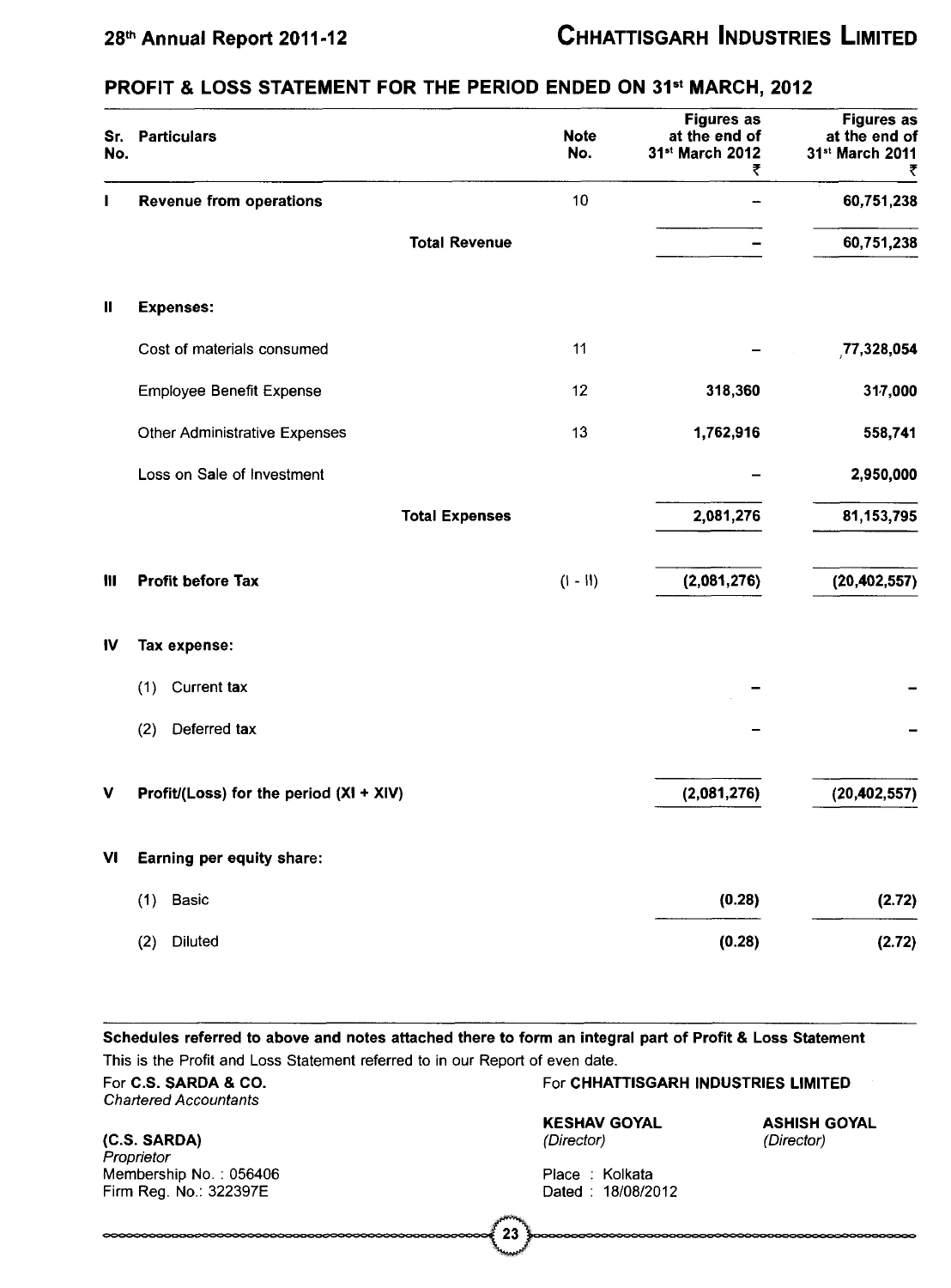#### **CASH FLOW STATEMENT FOR THE YEAR ENDED 31\*\* MARCH,**

#### **PURSUANT TO CLAUSE 32 OF THE LISTING AGREEMENT**

|    | <b>PARTICULARS</b>                                     |     | 31st March 2012<br>(₹) | 31st March 2011<br>(3) |
|----|--------------------------------------------------------|-----|------------------------|------------------------|
| А. | <b>CASH FROM OPERATING ACTIVITIES</b>                  |     |                        |                        |
|    | Net Profit before extra odinary items and Tax          |     | (2,081,277)            | (20, 402, 557)         |
|    | <b>Adjustment for:</b>                                 |     |                        |                        |
|    | Depreciation                                           |     |                        |                        |
|    | Preliminary Expenses written off                       |     |                        |                        |
|    | Interest debited to Profit and loss account            |     |                        |                        |
|    | Non Operating Items                                    |     |                        |                        |
|    | Loss on sale of Assets(Net)                            |     |                        |                        |
|    | Interest Credit to Profit and Loss Account             |     |                        |                        |
|    | <b>Operating Profit Before Working Capital Changes</b> |     | (2,081,277)            | (20, 402, 557)         |
|    | <b>Adjustment for:</b>                                 |     |                        |                        |
|    | (Increase)/Decrease in Trade and other Receivables     |     | 1,036,352              | 20,756,957             |
|    | (Increase)/Decrease in Inventories                     |     |                        | 613,935                |
|    | (Increase)/Decrease in other Current Assets            |     |                        |                        |
|    | Increase/(Decrease) Current Liabilities and Provisions |     | 2,829,901              | 15,666,173             |
|    | <b>Cash Generated From Other Operations</b>            | (A) | 1,784,976              | 16,634,508             |
| В. | <b>CASH FLOW FROM INVESTING ACTIVITIES</b>             |     |                        |                        |
|    | Purchase of Fixed asset                                |     | (1,894,167)            | (22, 366, 900)         |
|    | Interest / Dividend received                           |     |                        |                        |
|    | <b>Investment Sold</b>                                 |     |                        | 5,500,200              |
|    | Net Cash Used in Investing activities                  | (B) | (1,894,167)            | (16, 866, 700)         |
| C. | <b>CASH FROM FINANCING ACTIVITY</b>                    |     |                        |                        |
|    | Proceeds from Borrowings                               |     |                        |                        |
|    | Interest paid                                          |     |                        |                        |
|    | <b>Net Cash Used in Financing Activities</b>           | (C) |                        |                        |
|    | Net Increase in Cash and Cash Equivalents (A)+(B)+(C)  |     | (109, 191)             | (232, 192)             |
|    | Cash & Cash Equivalents (Opening Balance)              |     | 311,188                | 543,380                |
|    | <b>Cash &amp; Cash Equivalents (Closing Balance)</b>   |     | 201,997                | 311,188                |

As Per our Report of even date attached For C.S. Sarda & Co. *Chartered Accountants*

(C.S. Sarda) *Proprietor* Membership No. : 056406 Firm Reg. No.: 322397E

For and on Behalf of the Board

#### **CHHATTISGARH INDUSTRIES LIMITED**

**KESHAV GOYAL** *(Director)*

**ASHISH GOYAL** *(Director)*

Place : Kolkata Dated : 18/08/2012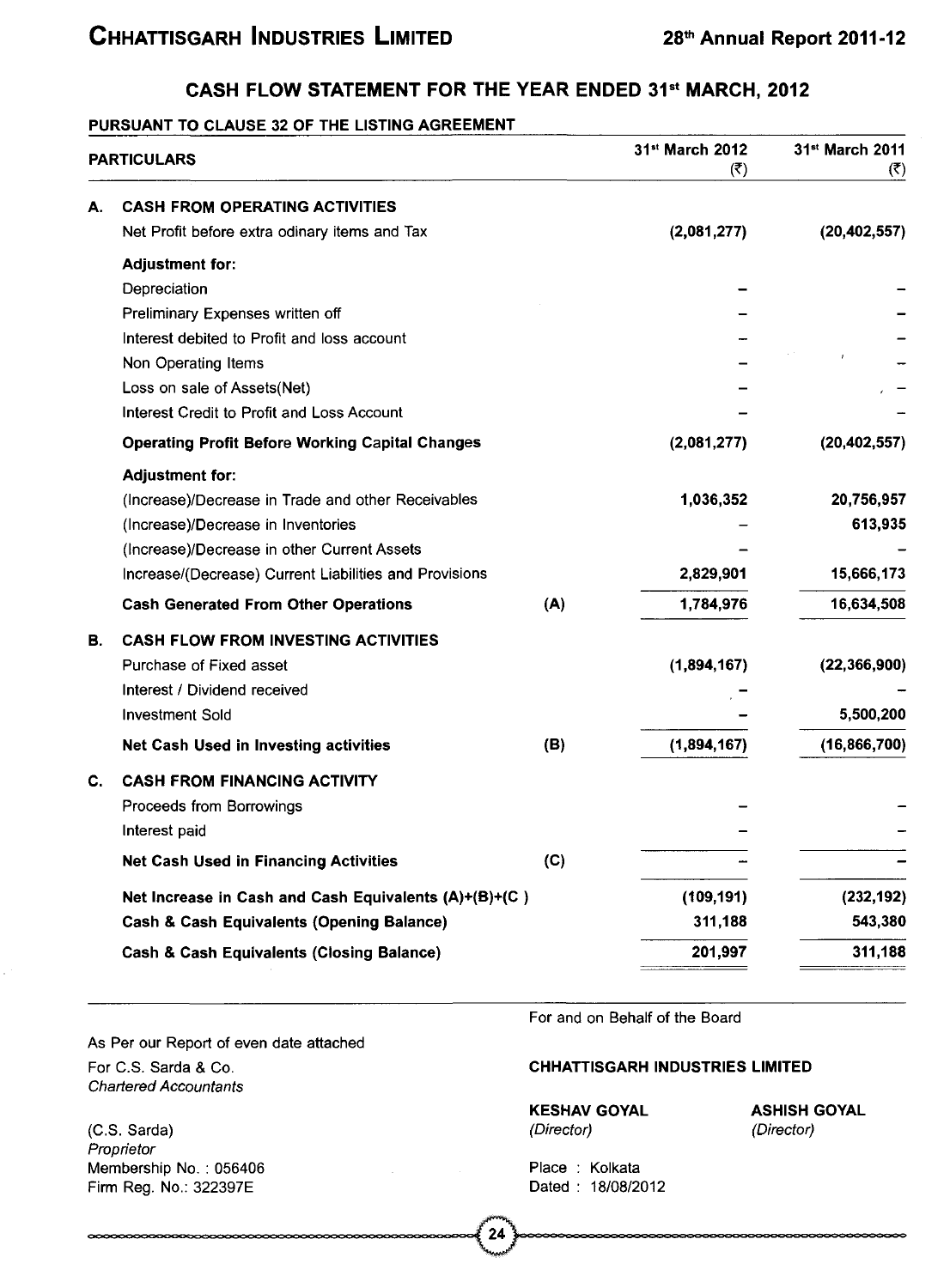#### 28th Annual Report 2011-12

#### Notes Forming Integral Part of the Balance Sheet as at 31<sup>st</sup> March, 2012

| Sr.<br>No.     | <b>Particulars</b>                                                                  |                                                      | 31st March 2012<br>(3) | 31 <sup>st</sup> March 2011<br>(₹) |
|----------------|-------------------------------------------------------------------------------------|------------------------------------------------------|------------------------|------------------------------------|
|                | <b>Notes 1: Share Capital</b>                                                       |                                                      |                        |                                    |
| 1              | <b>AUTHORIZED SHARE CAPITAL</b>                                                     |                                                      |                        |                                    |
|                | 79,00,000 Equity Shares of ₹ 10/- each.<br>a                                        |                                                      | 79,000,000             | 79,000,000                         |
|                | b                                                                                   | 10,000 Cumulative Preference Shares of ₹ 100/- each. | 1,000,000              | 1,000,000                          |
|                |                                                                                     |                                                      | 80,000,000             | 80,000,000                         |
| $\mathbf{2}$   |                                                                                     | ISSUED, SUBSCRIBED & PAID UP SHARE CAPITAL           |                        |                                    |
|                | 74,89,400 Equity Shares of ₹ 10/- each, Fully<br>Paid up Share capital by allotment |                                                      | 74,894,000             | 74,894,000                         |
|                |                                                                                     | <b>TOTAL</b>                                         | 74,894,000             | 74,894,000                         |
|                | Notes 2:<br><b>Reserve &amp; Surplus</b>                                            |                                                      |                        |                                    |
| 1              | <b>Central Government Subsidy</b>                                                   |                                                      | 1,000,000              | 1,000,000                          |
| 2              | <b>State Government Subsidy</b>                                                     |                                                      | 200,000                | 200,000                            |
| 3              | Surplus (Profit & Loss Account A/c)                                                 |                                                      |                        |                                    |
| а              | <b>Opening Balance</b>                                                              |                                                      | $-66,815,763$          | $-46, 413, 206$                    |
| b              | During the Year                                                                     |                                                      | $-2,081,277$           | $-20,402,557$                      |
| с              | <b>Closing Balance</b>                                                              |                                                      | $-68,897,040$          | $-66,815,763$                      |
|                |                                                                                     | <b>TOTAL</b>                                         | (67, 697, 040)         | (65, 615, 763)                     |
|                | Notes 3: Trades Payable                                                             |                                                      |                        |                                    |
| 1.             | <b>Sundry Creditors</b>                                                             |                                                      | 20,329,549             | 17,500,000                         |
|                |                                                                                     | <b>TOTAL</b>                                         | 20,329,549             | 17,500,000                         |
|                | <b>Notes 4: Other Current Liabilities</b>                                           |                                                      |                        |                                    |
| 1              | Audit Fees Payable                                                                  |                                                      | 12,100                 | 12,100                             |
| 2              | <b>TDS Payable</b>                                                                  |                                                      | 352                    |                                    |
|                |                                                                                     | TOTAL                                                | 12,452                 | 12,100                             |
|                | <b>Notes 5: Short Term Provisions</b>                                               |                                                      |                        |                                    |
|                | Provision                                                                           |                                                      |                        |                                    |
| $\mathbf{1}$   | Provision for FBT for Previous Years                                                |                                                      | 3,182                  | 3,182                              |
| $\overline{c}$ | Provision for Taxation for Previous Years                                           |                                                      | 63,097                 | 63,097                             |
|                |                                                                                     | <b>TOTAL</b>                                         | 66,279                 | 66,279                             |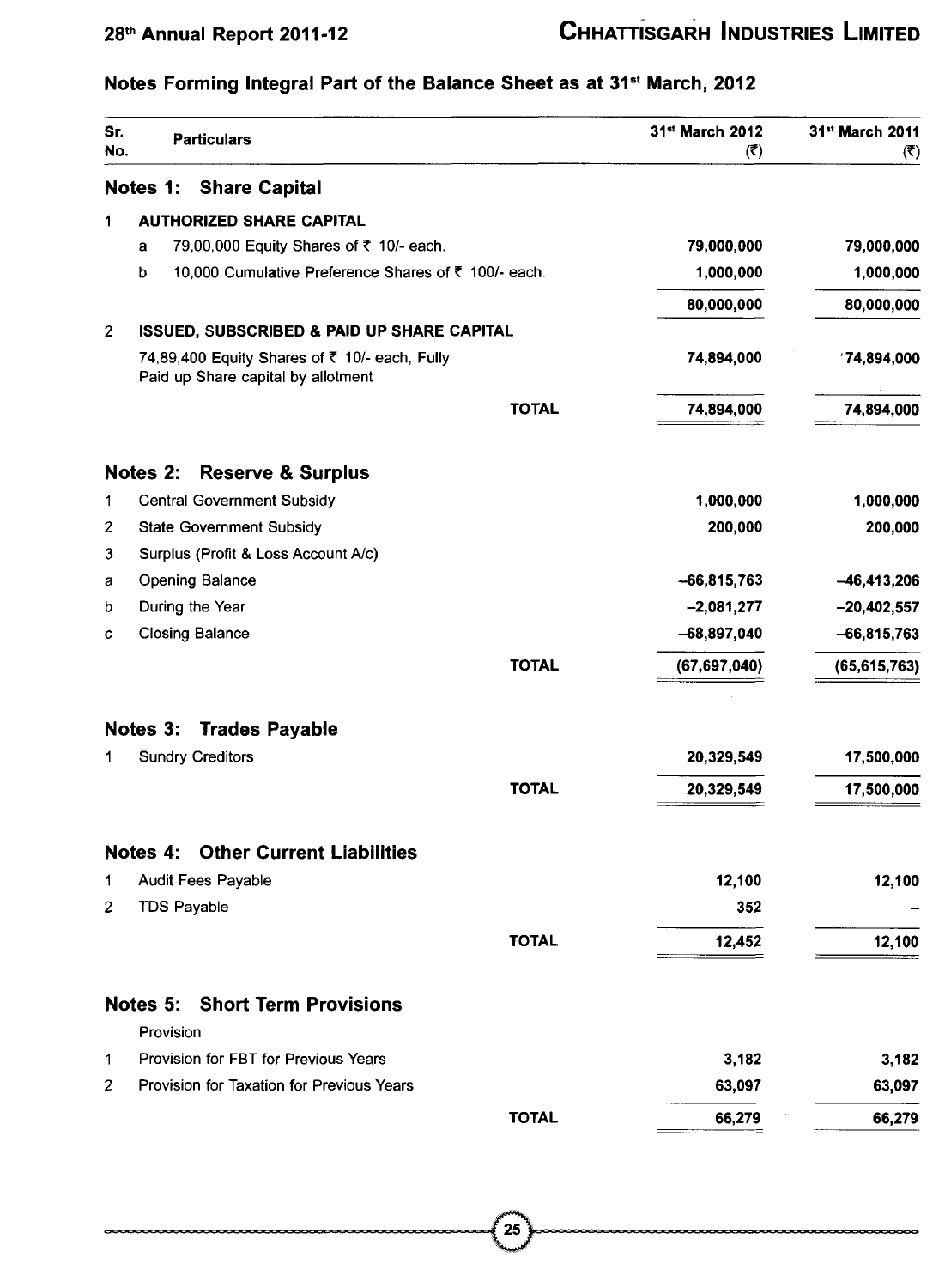| Notes Forming Integral Part of the Balance Sheet as at 31st March, 2012 |  |  |  |  |  |  |  |  |  |
|-------------------------------------------------------------------------|--|--|--|--|--|--|--|--|--|
|-------------------------------------------------------------------------|--|--|--|--|--|--|--|--|--|

|                                  |                                                             |                                  | GROSS BLOCK                    |                                        |                                               |                                 | <b>DEPRECIATON</b>             |                                 |                                              | NET BLOCK                         |                            |
|----------------------------------|-------------------------------------------------------------|----------------------------------|--------------------------------|----------------------------------------|-----------------------------------------------|---------------------------------|--------------------------------|---------------------------------|----------------------------------------------|-----------------------------------|----------------------------|
| <br>თ<br>$\overline{\mathbf{e}}$ | <b>Particulars</b>                                          | 2012<br>Value as at<br>1st April | Addition<br>during<br>the year | <b>Deduction</b><br>during<br>the year | Value as at<br>31 <sup>er</sup> March<br>2012 | Value as at<br>2012<br>1" April | Addition<br>during<br>the year | Deduction<br>during<br>the year | 2012<br>Value as at<br>31 <sup>*</sup> March | 31.03.2012<br>as on<br><b>NOW</b> | as on<br>NOM<br>31.03.2011 |
|                                  | Tangible Assets                                             |                                  |                                |                                        |                                               |                                 |                                |                                 |                                              |                                   |                            |
|                                  | (Ghandidham<br>Factory)<br>1 Land                           | 22,366,900                       | ţ                              | $\mathbf{I}$                           | 22,366,900                                    | $\mathbf{I}$                    | ı                              | J                               | $\pmb{\mathfrak{t}}$                         | 22,366,900                        | 22,366,900                 |
|                                  | <b>Plant and</b><br>Equipment<br>(Conveyar)<br>$\mathbf{r}$ | $\pmb{\mathsf{I}}$               | 103,224                        | $\mathbf{I}$                           | 103,224                                       | ı                               | $\mathbf I$                    | J                               | ŧ                                            | 103,224                           | ı                          |
|                                  | (Mono Pump)<br>Plant and<br>Equipment<br>S                  | L                                | 19,866                         | $\mathbf{I}$                           | 19,866                                        | ŧ                               | I                              | J                               | J                                            | 19,866                            | ſ                          |
|                                  | SUB TOTAL (A)                                               | 22,366,900                       | 123,090                        | $\mathbf{I}$                           | 22,489,990                                    | I                               | ı                              | J                               | Ì                                            | 22,489,990                        | 22,366,900                 |
| $\overline{a}$                   | Capital Work-in-<br>progress                                | $\mathbf i$                      | 1,771,057                      | ı                                      | 1,771,057                                     | I                               | ı                              | J                               | ŧ                                            | 1,771,057                         | ı                          |
|                                  | SUB TOTAL (B)                                               | I                                | 1,771,057                      | I                                      | 1,771,057                                     | ï                               | ۱                              | 1                               | ł                                            | 1,771,057                         | ı                          |
|                                  | (Current Year)<br>Total $[A + B]$                           | 22,366,900                       | 1,894,147                      | $\mathbf{I}$                           | 24,261,047                                    | $\mathbf{I}$                    | ł                              | ţ                               | ŧ                                            | 24,261,047                        | 22,366,900                 |
|                                  | (Previous Year)                                             | 22,366,900                       | 1                              | ţ                                      | I                                             | I                               | ı                              |                                 |                                              |                                   |                            |

 $\left[\begin{smallmatrix} 26 \ 2 \end{smallmatrix}\right]$ 

Asset **■o0)** *X* **lotes 6:** 

0000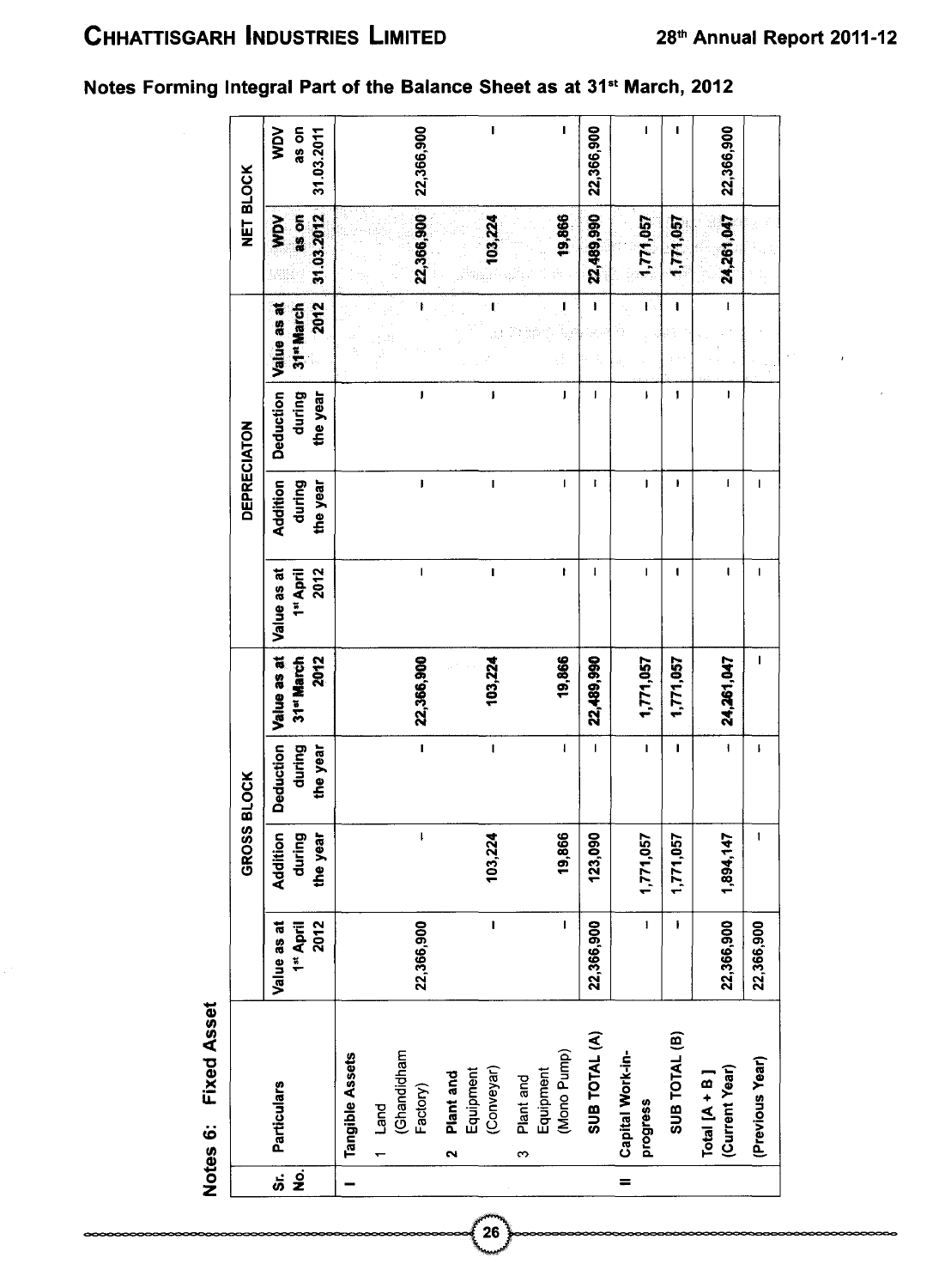#### 28th Annual Report 2011-12

#### Notes Forming Integral Part of the Balance Sheet as at 31<sup>st</sup> March, 2012

| Sr.<br>No.     |              | <b>Particulars</b>                                                           | 31 <sup>st</sup> March 2012<br>(5) | 31 <sup>st</sup> March 2011<br>(3) |
|----------------|--------------|------------------------------------------------------------------------------|------------------------------------|------------------------------------|
|                | Notes 7:     | <b>Trade Recievables</b>                                                     |                                    |                                    |
| 1              |              | Outstanding for more than six months                                         |                                    |                                    |
|                | a)           | Secured, Considered Good:                                                    | 46,170                             | 214,013                            |
|                | b)           | Unsecured, Considered Good:                                                  |                                    |                                    |
|                | $\mathbf{C}$ | Doubtful                                                                     |                                    |                                    |
| $\overline{2}$ | Others       |                                                                              |                                    |                                    |
|                | a)           | Secured, Considered Good:                                                    |                                    |                                    |
|                | b)           | Unsecured, Considered Good:                                                  |                                    |                                    |
|                | c)           | Doubtful                                                                     |                                    |                                    |
|                |              | <b>TOTAL</b>                                                                 | 46,170                             | 214,013                            |
|                |              | Notes 8: Cash & Cash Equivalent                                              |                                    |                                    |
| 1              |              | Cash-in-Hand                                                                 |                                    |                                    |
|                |              | Cash Balance                                                                 | 25,489                             | 294,561                            |
|                |              | Petty Cash Balance                                                           |                                    |                                    |
|                |              | Sub Total (A)                                                                | 25,489                             | 294,561                            |
| 2              |              | <b>Bank Balance</b>                                                          |                                    |                                    |
|                |              | Allahabad Bank                                                               | 90,927                             | $-58,342$                          |
|                |              | Central Bank of India                                                        |                                    | 7,359                              |
|                |              | Dena Bank                                                                    | 85,581                             | 6,123                              |
|                |              | <b>IDBI Bank</b>                                                             |                                    | 500                                |
|                |              | The Vysya Bank                                                               |                                    | 2,646                              |
|                |              | State Bank of India                                                          |                                    | $-16,548$                          |
|                |              | Sub Total (B)                                                                | 176,508                            | $-58,262$                          |
|                |              | Total $[A + B]$                                                              | 201,997                            | 236,299                            |
|                |              | Notes 9: Short Terms Loans and Advances                                      |                                    |                                    |
| 1              |              | Loans & Advances from related parties                                        |                                    |                                    |
|                | a)           | Secured, Considered Good:                                                    |                                    |                                    |
|                |              | Advance to Associate Concerns                                                |                                    |                                    |
|                | b)           | Unsecured, Considered Good:                                                  |                                    |                                    |
|                | C)           | Doubtful                                                                     |                                    |                                    |
| $\mathbf{2}$   |              | <b>Others</b>                                                                |                                    |                                    |
|                |              | Advance Recoverable in cash or in kind or for<br>value to be considered good |                                    |                                    |
|                |              | Advance to Suppliers                                                         | 3,080,083                          | 4,023,480                          |
|                |              | Advance Income Tax/Refund Due                                                | 753,258                            | 753,258                            |
|                |              | Balance With Revenue Authorities (Indirect Taxes)                            |                                    |                                    |
|                |              | <b>Prepaid Expenses</b>                                                      |                                    |                                    |
|                |              | <b>TOTAL</b>                                                                 | 3,833,341                          | 4,776,738                          |
|                |              |                                                                              |                                    |                                    |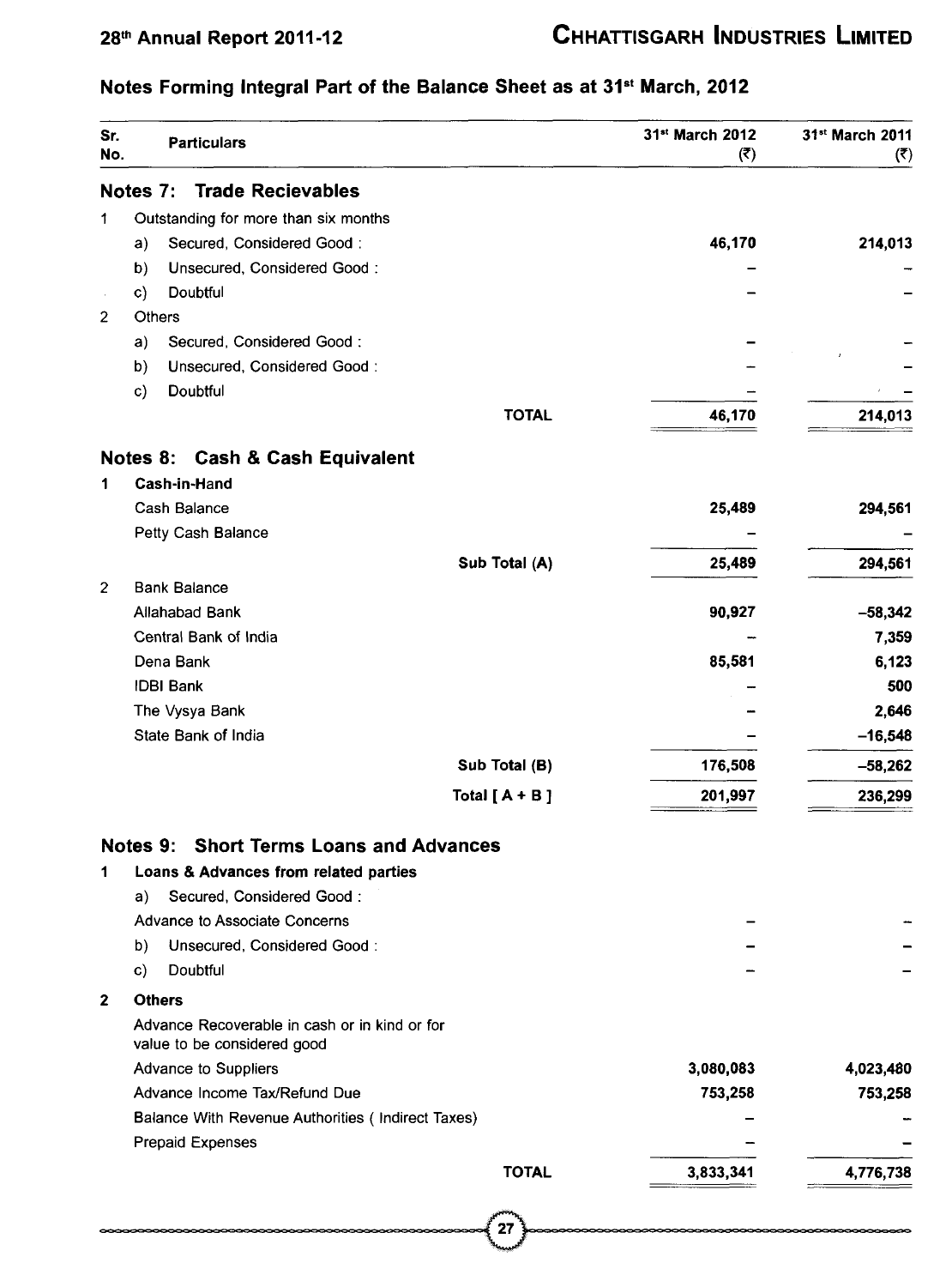#### Sr. 31st March 2012 31<sup>st</sup> March 2011 **Particulars** No. (₹)  $(3)$ **Notes 10: Revenue from Operations** 1 Sales during the year **60.751.238 TOTAL 60.751.238 Notes 11: Cost of Material Consumed** 1 Purchases during the year **77.328.054 TOTAL 77.328.054 Notes 12: Employement Benefit Expenses** 1 Salaries, Bonus, PF & ESIC **318,360 317,000** 2 Directors Remuneration **TOTAL 318,360 317,000 Notes 13; Other Administrative Expenses** 1 Bank Charges **13,533 10,883** 2 Postage & Telegram **1,988 6,232** 3 Professional Fees **719,880 25,773** 4 Printing & Stationery Expenses **61,817 12,300** 5 Auditors Remuneration **12,100 12,100** 6 Listing & Filing Fees **114,800 51,635** 7 Advertisement & Publicity - **49,949** 8 Consumption of Raw Materials **125,207** - 9 Office Expenses **38,919** - 10 Repair & Maintenance **77,874** - 11 Registrar Service Charges **65,090 60,271** 12 Loss on Assignment of Debtors **3,013 326,547** 13 Electricity Expenses **400,509** - 14 Hire Charges **66,667** - 15 Professional Tax - **2,500** 16 Service Tax **61,519 552 TOTAL 1,762,916 558,741**

#### Notes Forming Part of the Profit & Loss Accounts as at 31<sup>st</sup> March, 2012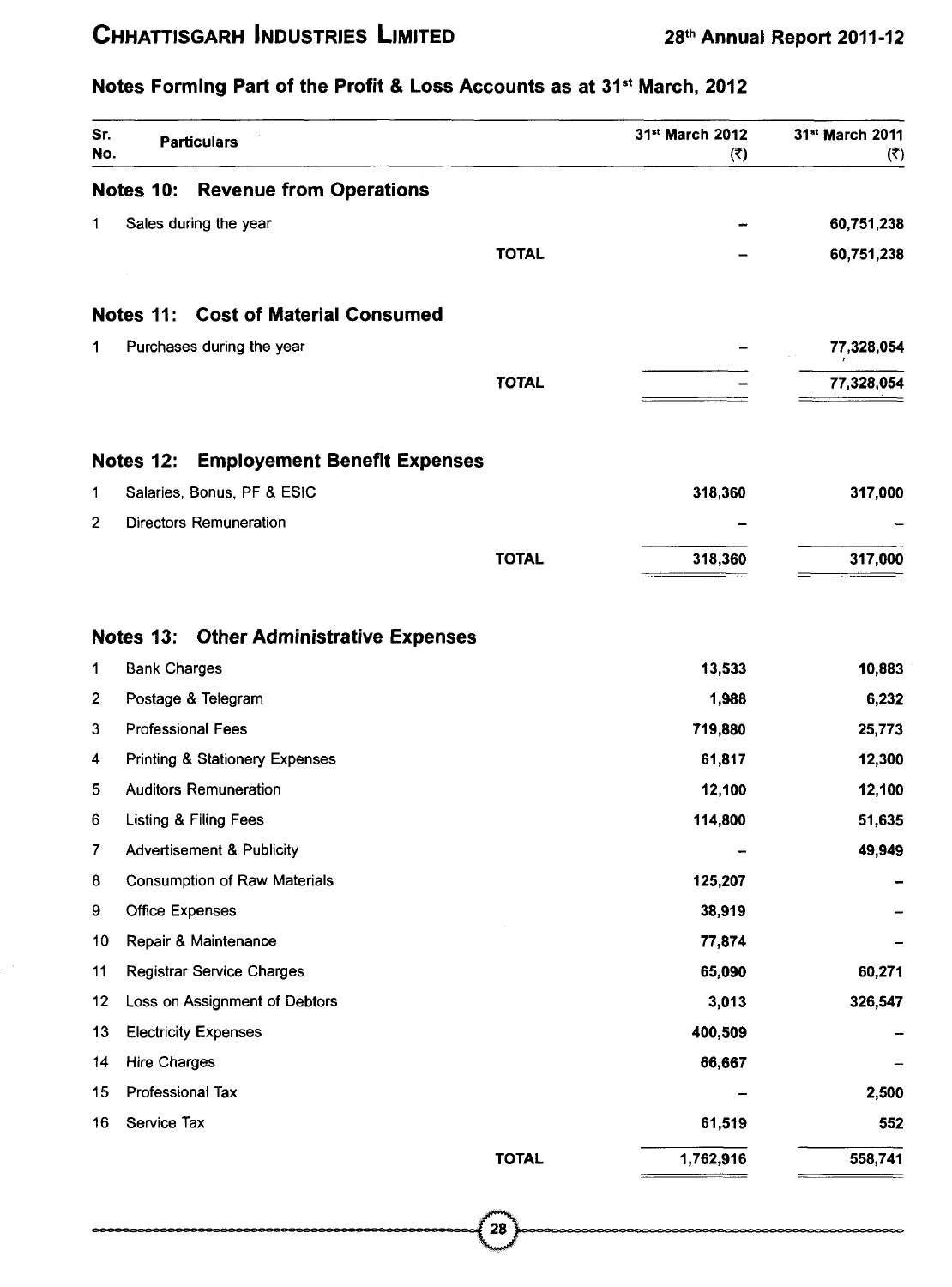#### **Note 14; NOTES ON ACCOUNTS**

#### **1. Significant Accounting Policies:**

- a) The Company prepares its accounts on the basis of historical cost convension and incomes and expenditure are recognized on accrual basis.
- b) No provision for gratuity and other retirement benefits have been made in the accounts on accrual basis.
- c) Inventories are taken, valued and certified by the management. However as informed valuation are done on the basis of cost or market price whichever is lower.
- d) Quoted Securities has been valued at cost or market price whichever is lower and unquoted at cost.
- 2. No manufacturing and trading activity was carried out during the year.
- 3. Sundry debtors and sundry creditors balance outstanding as on 31.03.2012 are subject to the confirmation by the parties.
- 4. Directors' by the parties:-

|                     | <b>Current Year</b> | <b>Previous Year</b> |
|---------------------|---------------------|----------------------|
| Salarv              | <b>NIL</b>          | NIL                  |
| <b>Sitting Fees</b> | NIL                 | <b>NIL</b>           |
| Card Member Fees    | <b>NIL</b>          | <b>NIL</b>           |

- 5. There was no Foreign Currency Transaction during the Year.
- 6. Contingent Liabilities Nil (Previous Year Nil)
- 7. No provision for taxation has been made during the year.
- 8. Previous Year figures have been regrouped and rearranged, wherever found necessary.
- 9. No separate reportable segment in the company.
- 10. Financial statements are reported as per New Schedule VI issued by MCA.

#### As per our attached report of even date

For and on behalf of the Board

| For C.S.SARDA & Co.          | -Sd/-        | -Sd/                |
|------------------------------|--------------|---------------------|
| <b>Chartered Accountants</b> | Keshav Goyal | <b>Ashish Goval</b> |
|                              | Director     | Director            |

Sd/-

**C.S. Sarda** *(Proprietor)* Membership no: 056406 Firm No: 322397E

Place : Kolkata Date : 18.08.2012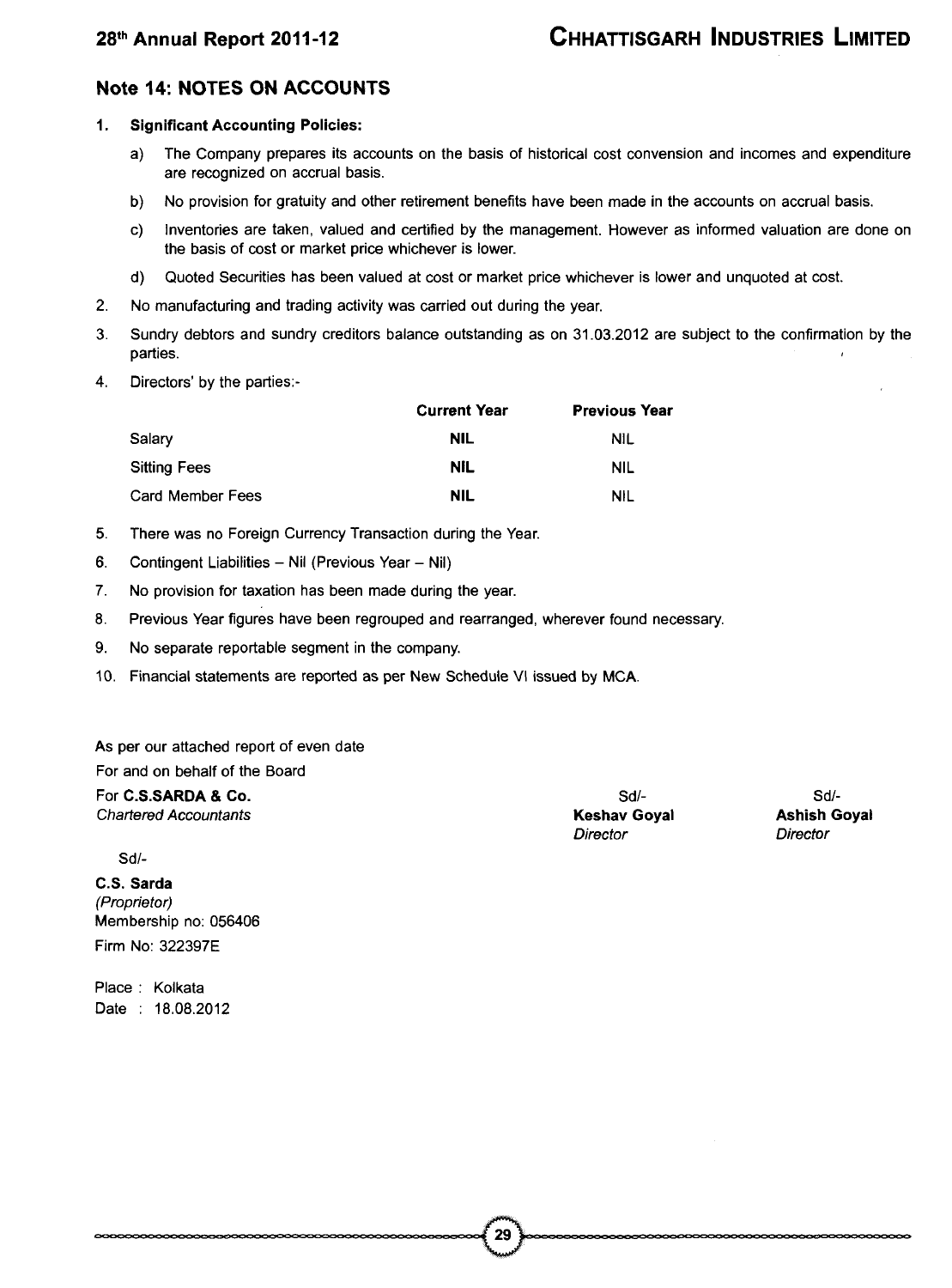#### **BALANCE SHEET ABSTRACT AND COMPANY'S GENERAL BUSINESS PROFILE**

| 1.  | <b>Registraction Details:</b>                                                                                         |          |                                                          |                  |
|-----|-----------------------------------------------------------------------------------------------------------------------|----------|----------------------------------------------------------|------------------|
|     | Registraction No.                                                                                                     | 2416     | State Code                                               | 10 <sup>10</sup> |
| Ш.  | Capital Raised during the year $($ ₹ In Lacs)                                                                         |          |                                                          |                  |
|     | Public Issue                                                                                                          | 0.00     | <b>Right Issue</b>                                       | 0.00             |
|     | <b>Bonus Issue</b>                                                                                                    | 0.00     | <b>Private Placement</b>                                 | 0.00             |
|     | <b>Others</b>                                                                                                         | 0.00     |                                                          |                  |
| M.  | Position of Mobilisation and Development of Founds (₹ In Lacs)                                                        |          |                                                          |                  |
|     | <b>Total Liabilities</b>                                                                                              | 283.43   | <b>Total Assets</b>                                      | 283.43           |
|     | <b>Sources of Funds</b>                                                                                               |          | <b>Application of Funds</b>                              |                  |
|     | Paid up capital                                                                                                       | 748.94   | <b>Net Fixed Assets</b>                                  | 242.61           |
|     | Reserve & Surplus                                                                                                     | (676.97) | Investment                                               |                  |
|     | Secured Loan                                                                                                          |          | <b>Net Current Asses</b>                                 | 40.82            |
|     | Unsecured Loan                                                                                                        | 203.30   | Misc. Expenditure                                        |                  |
|     | Deferred Tax Liability                                                                                                | 7.37     |                                                          |                  |
| IV. | Performance of Company (₹ In Lacs)                                                                                    |          |                                                          |                  |
|     | Turnover                                                                                                              | 0.00     | <b>Total Expenditure</b>                                 | 20.81            |
|     | Profit before Tax                                                                                                     | $-20.81$ | Profit After Tax                                         | $-20.81$         |
|     | Earning per Share                                                                                                     | $-0.28$  | Dividend Rate %                                          | $0\%$            |
| V.  | Generic Names of Three Principal Products/ Services of the company<br>(as per monetary terms)<br>Item Code (ITC code) |          | Not applicable, since the company is in service industry |                  |

| Service Description | The company is engaged in the business of Rental/Hiring of heavy |
|---------------------|------------------------------------------------------------------|
|                     | construction Equipments, Trading and Contract/Sub-Contract work. |

| As Per our Report of even date attached. |  |  |  |  |  |  |  |  |
|------------------------------------------|--|--|--|--|--|--|--|--|
|------------------------------------------|--|--|--|--|--|--|--|--|

For **C.S. SARDA & CO.** *Chartered Accountants*

**(C.S. SARDA)** *Proprietor* Membership No. : 056406 For and on behalf of the Board

#### For **CHHATTISGARH INDUSTRIES LIMITED**

**KESHAV GOYAL** *(Director)*

**ASHISH GOYAL** *(Director)*

Place ; Kolkata Dated : 18/08/2012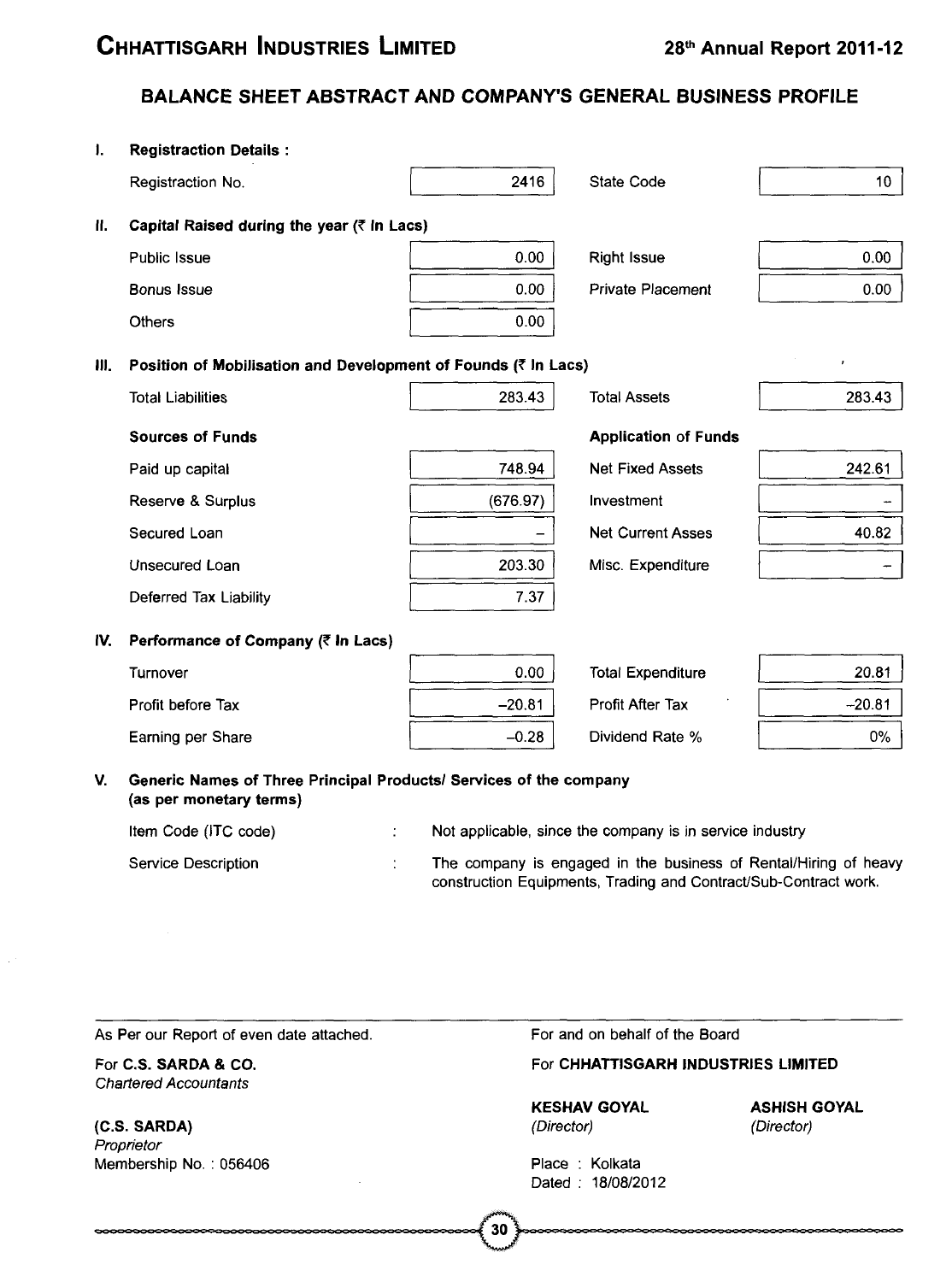|                                                                                                     | 28th Annual General Meeting                                                                                                                                                                              |
|-----------------------------------------------------------------------------------------------------|----------------------------------------------------------------------------------------------------------------------------------------------------------------------------------------------------------|
|                                                                                                     | <b>PROXY FORM</b>                                                                                                                                                                                        |
| DP ID                                                                                               | Folio No                                                                                                                                                                                                 |
| Client ID                                                                                           | No. of Shares                                                                                                                                                                                            |
| (Applicable for investor holding shares in electronic form)                                         |                                                                                                                                                                                                          |
|                                                                                                     |                                                                                                                                                                                                          |
|                                                                                                     | in the district of _________________ being a Member / Members hereby appoint                                                                                                                             |
|                                                                                                     |                                                                                                                                                                                                          |
|                                                                                                     | our proxy to attend and vote for me/us on my/our behalf at the Annual General Meeting of the                                                                                                             |
| Teshil Kharsia, Dist.: Raigarh - 496 661, Chhattisgarh.                                             | company to be held on Thursday, the 27 <sup>th</sup> September, 2012 at 5:00 P.M. at Village Chaple,<br><b>Affix</b><br>Rupee One<br>Revenue                                                             |
| For Office use:                                                                                     | Stamp                                                                                                                                                                                                    |
|                                                                                                     |                                                                                                                                                                                                          |
| Company not later than 48 hours before the commencement of the meeting                              | N.B.: The instrument appointing proxy shall be deposited at the Secretarial Department of the<br>- -X - - - - - - - - - - - X -                                                                          |
|                                                                                                     | <b>CHHATTISGARH INDUSTRIES LIMITED</b>                                                                                                                                                                   |
|                                                                                                     | Registered Office: Village Chaple, Teshil Kharsia, Dist: Raigarh: 496 661, Chhattisgarh                                                                                                                  |
|                                                                                                     | 28th Annual General Meeting                                                                                                                                                                              |
|                                                                                                     | <b>ATTENDANCE SLIP</b>                                                                                                                                                                                   |
|                                                                                                     | Folio No                                                                                                                                                                                                 |
|                                                                                                     |                                                                                                                                                                                                          |
|                                                                                                     | No. of Shares                                                                                                                                                                                            |
|                                                                                                     |                                                                                                                                                                                                          |
|                                                                                                     |                                                                                                                                                                                                          |
|                                                                                                     |                                                                                                                                                                                                          |
|                                                                                                     | (To be filled only where a proxy attends the meeting).                                                                                                                                                   |
|                                                                                                     | I hereby record my presence at the 28 <sup>th</sup> Annual General Meeting of the Company on Thrusday,<br>27th September, 2012 at 5:00 P.M. at Village Chaple, Teshil Kharsia, Dist.: Raigarh - 496 661, |
| DP ID<br>Client ID<br>(Applicable for investors holding shares in electronic form)<br>Chhattisgarh. | Signature of Member/Proxy                                                                                                                                                                                |